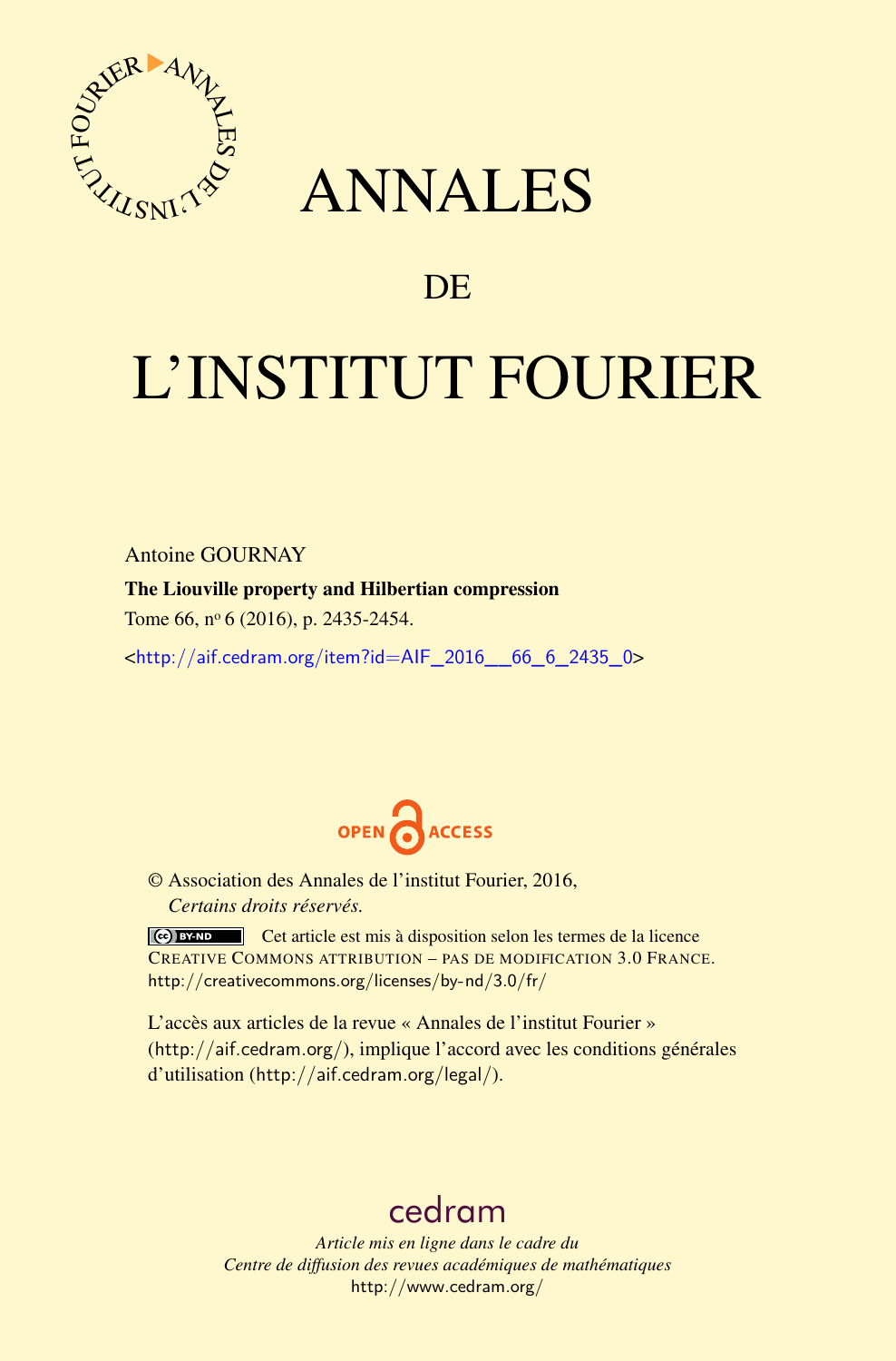#### THE LIOUVILLE PROPERTY AND HILBERTIAN **COMPRESSION**

#### **by Antoine GOURNAY**

Abstract. — Lower bounds on the equivariant Hilbertian compression exponent  $\alpha$  are obtained using random walks. More precisely, if the probability of return of the simple random walk is  $\succeq$  exp( $-n^{\gamma}$ ) in a Cayley graph then  $\alpha \geq (1-\gamma)/(1+\gamma)$ . This motivates the study of further relations between return probability, speed, entropy and volume growth. For example, if  $|B_n| \leq e^{n^{\nu}}$  then the speed exponent is  $\leqslant 1/(2-\nu).$ 

Under a strong assumption on the off-diagonal decay of the heat kernel, the lower bound on compression improves to  $\alpha \geq 1 - \gamma$ . Using a result from Naor & Peres on compression and the speed of random walks, this yields very promising bounds on speed and implies the Liouville property if  $\gamma < 1/2$ .

Résumé. — Des bornes inférieures sur l'exposant de compression hilbertienne équivariante *α* sont données en utilisant les marches aléatoires. Plus précisément, si la probabilité de retour de la marche aléatoire est  $\succeq$  exp( $-n^{\gamma}$ ) pour un graphe de Cayley, alors  $\alpha \geq (1 - \gamma)/(1 + \gamma)$ . Ceci motive l'étude de relations supplémentaires entre la probabilité de retour, la vitesse, l'entropie et la croissance du volume. Par exemple, if  $|B_n| \leq e^{n^{\nu}}$ , alors l'exposant de vitesse est  $\leq 1/(2 - \nu)$ .

Avec une hypothèse plus forte sur le comportement du noyau de la chaleur hors de la diagonale, la borne inférieure sur la compression  $\alpha \geq 1 - \gamma$ . Par un résultat de Naor et Peres sur la compression et la vitesse des marches aléatoires, ceci donne un estimé prometteur sur la vitesse et implique la propriété de Liouville si *γ <* 1*/*2.

#### **1. Introduction**

Throughout the text, *G* will be a finitely generated discrete group and it will be studied using its Cayley graph. The finite symmetric generating set *S* chosen to produce the Cayley graph will not be explicitly mentioned unless it is of importance; finiteness and symmetry will also always be assumed. *P* is the distribution of a lazy random walk. More precisely, it

Keywords: Hilbertian compression, random walks on groups, entropy, drift, growth of groups.

Math. classification: 20F69, 60J50, 60G50, 37A35, 43A65.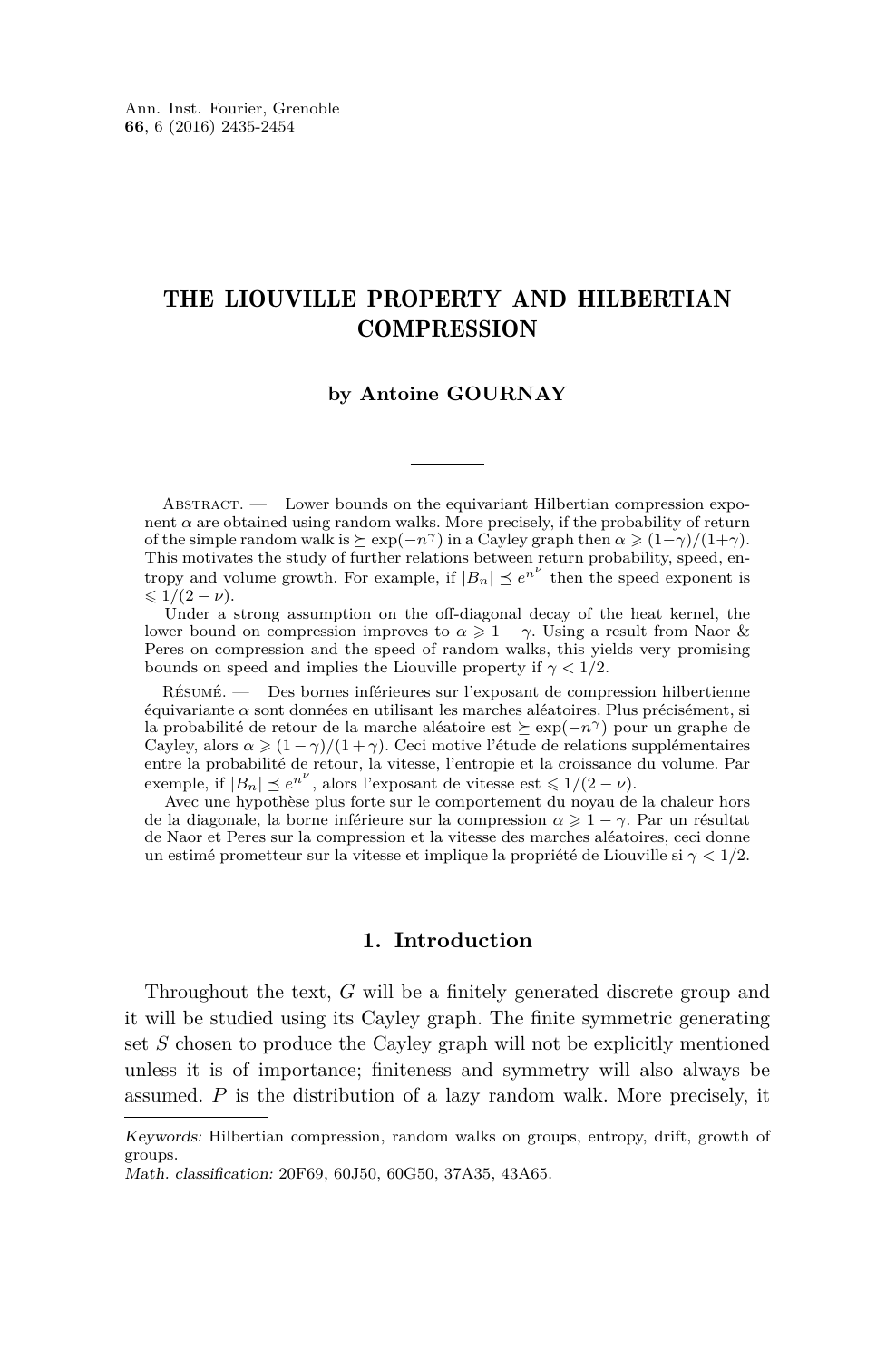is obtained from a simple random walk distribution  $P' = \frac{1}{S}$ */*|*S*| by  $P =$  $\frac{1}{2}(\delta_e + P')$ .  $P^{(n)}$  is the *n*<sup>th</sup>-step distribution of the lazy random walk, i.e. the  $n^{\text{th}}$ -convolution of  $P$  with itself.

For further definitions, the reader should consult [§2.](#page-6-0)

<span id="page-2-0"></span>THEOREM 1.1. — If  $P^{(n)}(e) \geqslant Le^{-Kn^{\gamma}}$  where  $L, K > 0$  then the equivariant compression exponent of *G*,  $\alpha(G)$ , satisfies  $\alpha(G) \geq (1 - \gamma)/(1 + \gamma)$ .

This improves a lower bound from Tessera [\[34,](#page-19-0) Proposition 15]:  $\alpha(G) \geq$  $(1 - \gamma)/2$ . The proof of Theorem [1.1](#page-2-0) is contained in [§3.](#page-9-0) Recall that return probability are stable under quasi-isometries between Cayley graphs (see Pittet & Saloff-Coste [\[30,](#page-19-1) Theorem 1.2]). There are many possible behaviours for  $\gamma$ , see Pittet & Saloff-Coste [\[31,](#page-19-2) Theorem 1.1].

The speed [or drift] of a random walk is defined as  $\mathbb{E}|P^{(n)}| = \int |g| dP^{(n)}(g)$ where  $|g|$  is the word length of  $g$  (i.e. the graph distance in the Cayley graph between  $g$  and the identity element). The speed [or drift] exponent is  $\beta = \sup\{c \in [0,1] \mid \text{there exists } K > 0 \text{ such that } \mathbb{E}[P^{(n)}] \geq Kn^c\}.$ Surprisingly, there is little known on how much *β* depends on *S*.

Naor & Peres showed in [\[28,](#page-19-3) Theorem 1.1] that  $\alpha(G) \leq 1/2\beta$ . Since the  $\text{map } n \mapsto \mathbb{E}|P^{(n)}|$  is sub-additive, the sequence  $\mathbb{E}|P^{(n)}|/n$  always as a limit. Compression is a natural way to show that *β* is bounded away from 1 (for any generating set) and hence, that the afore-mentioned limit is 0. This is interesting because a group has the Liouville property if and only if  $\mathbb{E}|P^{(n)}|$ is  $o(n)$ .

However, the above result on compression only yields  $\beta \leq (1+\gamma)/2(1-\gamma)$ which is non-trivial only if  $\gamma < \frac{1}{3}$ . Let  $B_n$  be the ball of radius *n*, i.e.  $B_n = \{ g \in G \mid |g| \leq n \}.$  Recall that, if there are  $K, L > 0$  so that

<span id="page-2-1"></span>(1.1) 
$$
\forall n, |B_n| \geq Ke^{Ln^v}
$$
 then  $\forall n, P^{(n)}(e) \leq K'e^{-L'n^c}$  with  $c \leq \frac{v}{2+v}$ ,

for some  $K', L' > 0$  (e.g. see [\[38,](#page-20-0) (14.5) Corollary]). Hence the bound on speed is not interesting from the point of view of the Liouville property: by  $(1.1), \gamma < 1/3$  $(1.1), \gamma < 1/3$  implies the group is of subexponential growth and so automatically Liouville. See [§4](#page-12-0) for more details. However, this bound motivates further investigations on possible relations between the various quantities in groups of intermediate growth.

Recall the entropy is defined by  $H(P^{(n)}) := -\sum_{g \in G} P^{(n)}(g) \ln P^{(n)}(g)$ .

<span id="page-2-2"></span>THEOREM 1.2. — Assume *G* is so that  $|B_n| \leqslant Le^{Kn^{\nu}}$  for some  $K, L > 0$ and  $\nu \in ]0,1]$ .

(1) Then  $\mathbb{E}|P^{(n)}| \leq K'n^{1/(2-\nu)}$  (hence  $\beta \leq 1/(2-\nu)$ ) and  $H(P^{(n)}) \leq$  $L'' + K''n^{\nu/(2-\nu)}$  for some  $K', K'', L'' > 0$ .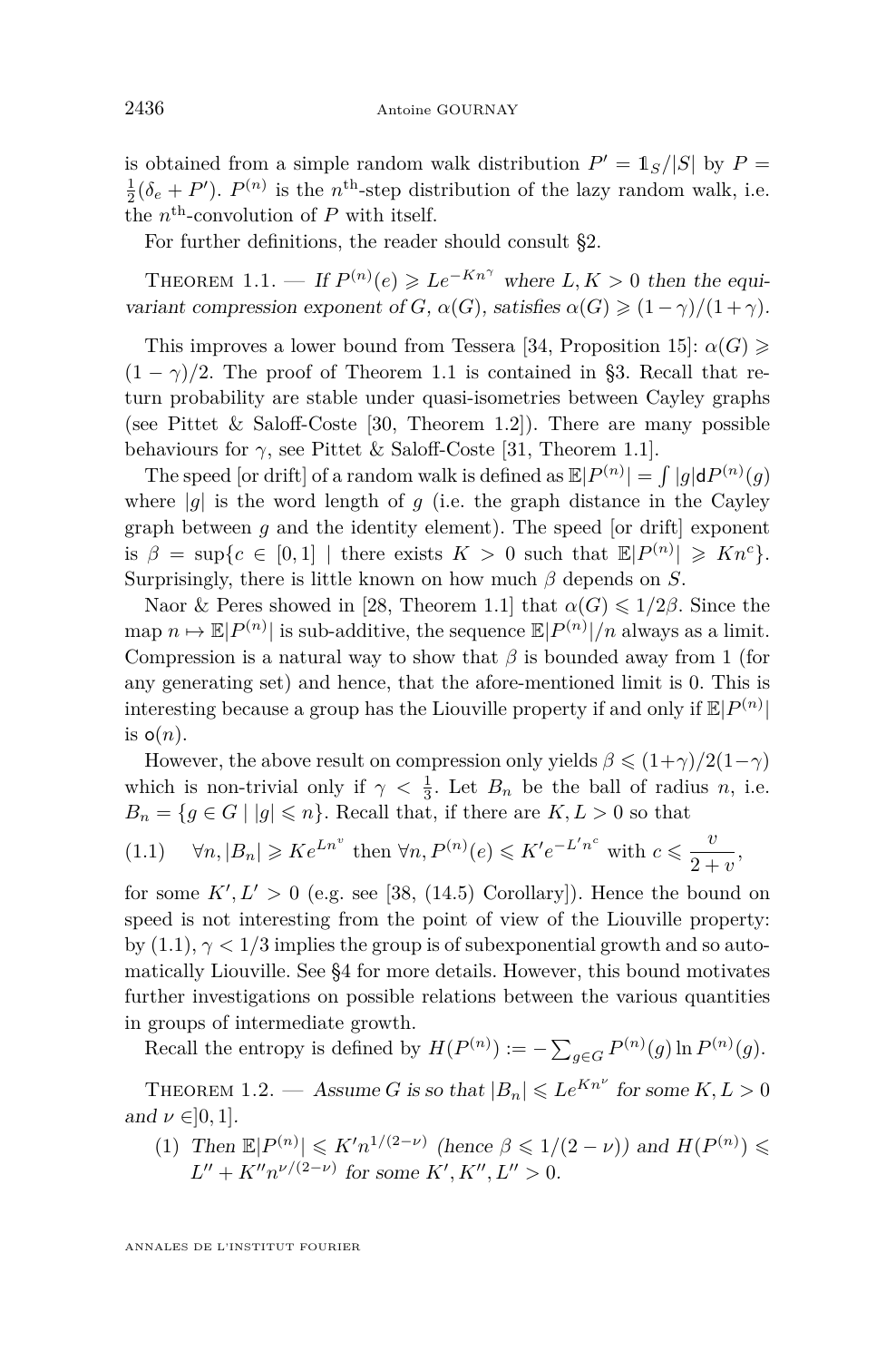- $(2)$   $\alpha(G) \geqslant 1 \nu$ .
- (3) If  $H(P^{(n)}) \geq K' + L'n^h$  for some  $K', L' > 0$ , then  $\beta \nu \geq h$  and  $2h\alpha \leq \nu$ .

For example,  $\nu = \frac{k-1}{k}$  gives  $\alpha \geq \frac{1}{k}$ ,  $\mathbb{E}|P^{(n)}| \leqslant K'n^{k/(k+1)}$  and  $H(P^{(n)}) \leqslant$  $L'' + K''n^{(k-1)/(k+1)}.$ 

The bound on speed extends to measures with finite second moment and improves the  $\frac{1+\nu}{2}$  bound from Erschler & Karlsson [\[21,](#page-19-4) Corollary 13]. The upper bound on entropy also holds for measures of finite second moment and implies a result of Coulhon, Grigor'yan & Pittet [\[16,](#page-19-5) Equation (7.5) in Corollary 7.4]. For finitely supported measures, these bounds are in Erschler [\[20,](#page-19-6) Lemma 5.1] (explicitly for the speed and implicitly in the proof for entropy).

The lower bound  $\alpha(G) \geq 1 - \nu$  is obtained as a corollary of Theorem [1.1](#page-2-0) and of the estimate on return probabilities coming from volume growth:  $P^{(n)}(e) \geqslant K'' e^{L''n^{\nu/(2-\nu)}}$ . This lower bound is already present in Tessera [\[34,](#page-19-0) Proposition 14] but comes here from a slightly different method.

For more discussions on the various exponents in groups, see [§2.2](#page-7-0) and [§4.](#page-12-0)

The methods in the proof of Theorem [1.1](#page-2-0) give a particularly interesting result if one makes a strong hypothesis on the off-diagonal behaviour of the heat kernel. The most natural estimate which is conjectural for most groups is: for some  $M, N > 0$ 

<span id="page-3-1"></span>
$$
(OD) \t P(n)(g) \leqslant P(n)(e)Ne-M|g|2/n.
$$

where  $|q|$  is the word length of *q* (i.e. the distance between *q* and the identity in the Cayley graph). This estimate is true for groups of polynomial growth (and free groups) but there are no other groups where it is known to hold. Weaker forms are sufficient. Very recently, Brieussel & Zheng [\[12,](#page-19-7) Problem 9.3 and foregoing paragraphs] have used Theorem [1.3](#page-3-0) below to give examples of groups where this estimate fails. See [§2.3](#page-8-0) for more on this topic.

Before stating the next result recall that  $P^{(n)}(e) \geqslant Ke^{-Ln^{\gamma}}$  for  $\gamma < 1$ implies the group is amenable (see Kesten [\[24\]](#page-19-8)). Furthermore, a result known as "Gromov's trick" shows non-equivariant compression is equal to equivariant compression in amenable groups.

<span id="page-3-0"></span>THEOREM 1.3. — Assume that  $P^{(n)}(e) \geqslant Ke^{-Ln^{\gamma}}$  (with  $\gamma < 1$ ) in some Cayley graph of *G* and [\(OD\)](#page-3-1) holds in some [possibly different] Cayley graph of *G*. Then  $\alpha(G') \geq 1 - \gamma$  for any group *G*<sup>*'*</sup> with a Cayley graph quasiisometric to that of *G*. Consequently,  $\beta \leq \frac{1}{2(1-\gamma)}$  so that, if  $\gamma < \frac{1}{2}$ , the graph is Liouville.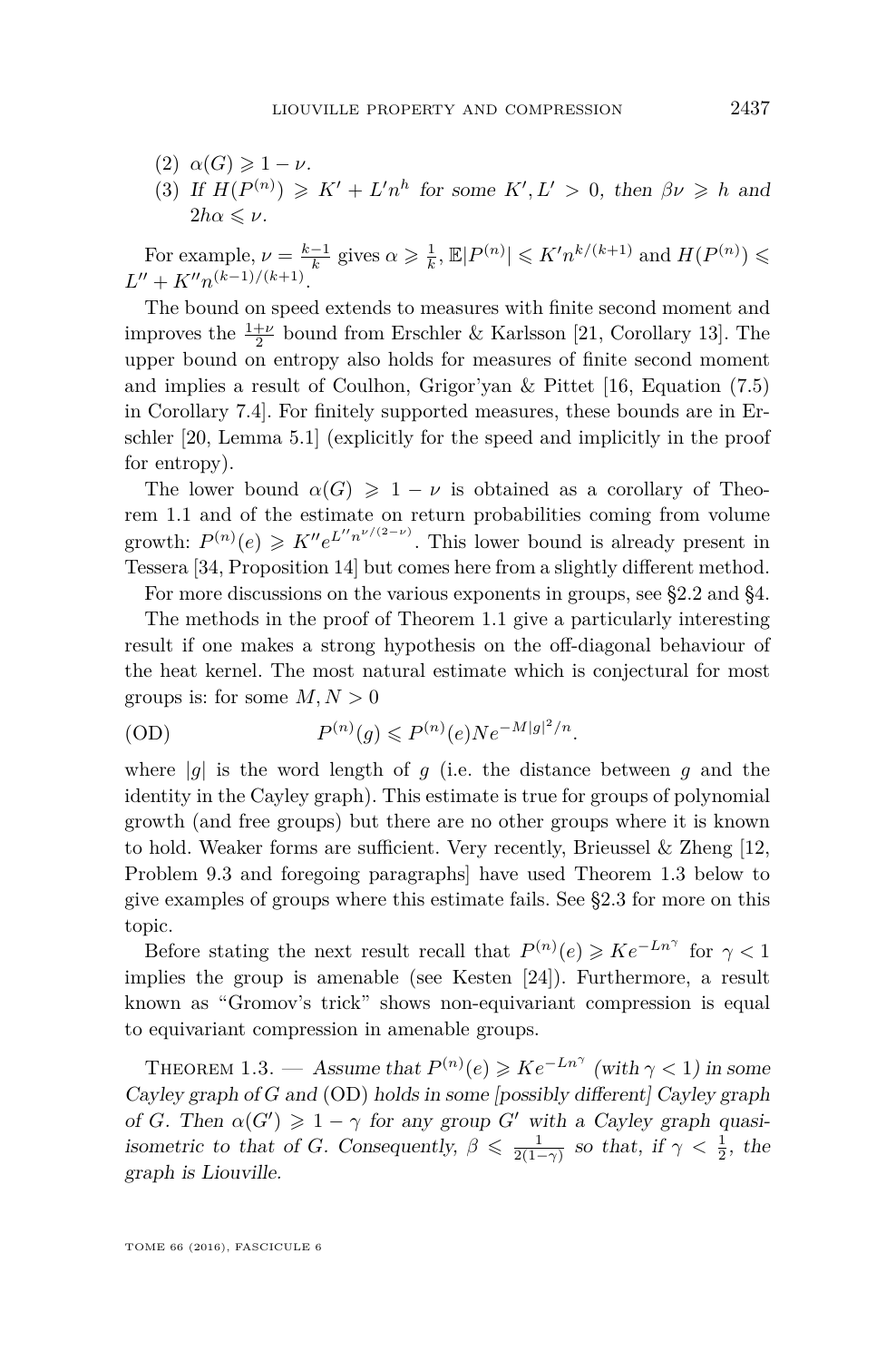The bound obtained above is significantly more interesting; for example, if  $\gamma = \frac{1}{3}$  it would yield  $\beta \leq \frac{3}{4}$ . Also, if  $|B_n| \leq K e^{Ln^{\nu}}$  it would yield,  $\alpha(G) \geqslant \frac{1-\nu}{1-\nu/2}$ . However the upper bound on the speed in Theorem [1.2](#page-2-2) does not follow from Theorem [1.3](#page-3-0) if the estimate on the probability of return is only given by volume growth.

Theorem [1.3,](#page-3-0) the discussion below and [§5](#page-16-0) motivated the author to make the following

<span id="page-4-0"></span>CONJECTURE 1.4. — If there are  $K, L > 0$  so that  $P^{(n)}(e) \geq K e^{Ln^{\gamma}}$  in a Cayley graph of *G* then  $\beta \leq 1/2(1 - \gamma)$  in all Cayley graphs of *G*.

This is now a theorem of Saloff-Coste & Zheng [\[33,](#page-19-9) Theorem 1.8] (their result is more precise than just an estimate on  $\beta$  and covers many measure *P* driving the random walk).

**Sharpness of Theorems [1.1](#page-2-0) and [1.3:](#page-3-0)** Nothing indicates Theorem [1.1](#page-2-0) is sharp. Sharpness of Theorem [1.3](#page-3-0) (assuming the hypothesis is satisfied!) are discussed in detail in [§5.](#page-16-0) In short, there are groups with  $\gamma = 0, \frac{1}{3}, \frac{1}{2}$  or 1 for which, if [\(OD\)](#page-3-1) were to hold, Theorem [1.3](#page-3-0) is sharp (i.e.  $\alpha = 1 - \gamma$ ; also  $\beta = 1/2(1 - \gamma)$  if  $\gamma \neq 1$ ). There are also groups with  $\gamma = \frac{1}{3}, \frac{1}{2}$  or 1 where the conjectural bounds of Theorem [1.3](#page-3-0) meet neither compression nor speed. Thus, it seems unlikely that there is a better estimate in terms of those quantities (see Question [4.5](#page-16-1) for a possible improvement).

Bartholdi & Erschler [\[8,](#page-18-0) §1.2 and §7] showed that some groups of intermediate growth have arbitrarily bad compression, in particular  $\alpha = 0$ . Consequently, there are Liouville groups with arbitrarily quickly decaying return probability (hence return exponent  $\gamma > 1/2$ ). Also, since growth is an invariant of quasi-isometry, the stability under quasi-isometry of the Liouville property is known for this class of groups.

On the other hand, recent work of M. Kotowski & Virág [\[26\]](#page-19-10) shows there are groups with  $-\ln P^{(n)}(e) \lesssim n^{1/2} + o(1)$  (the "error" being at most  $\ln \ln n / \ln n$  which are not Liouville.

An interesting point of investigation would be to determine whether all groups with  $P^{(n)}(e) \simeq e^{-n^{1/2}}$  are Liouville (or exhibit a counterexample).

**Around Theorem [1.2:](#page-2-2)** It is difficult to discuss the sharpness of Theorem [1.2](#page-2-2) because the present construction of groups intermediate growth focus on controlling one parameter. These constructions often leave, in the meantime, the other parameters uncomputed (and hard to compute). It might, for this precise reason be even more interesting to have bounds between those quantities (see Amir [\[1\]](#page-18-1) or Brieussel & Zheng [\[12\]](#page-19-7) for recent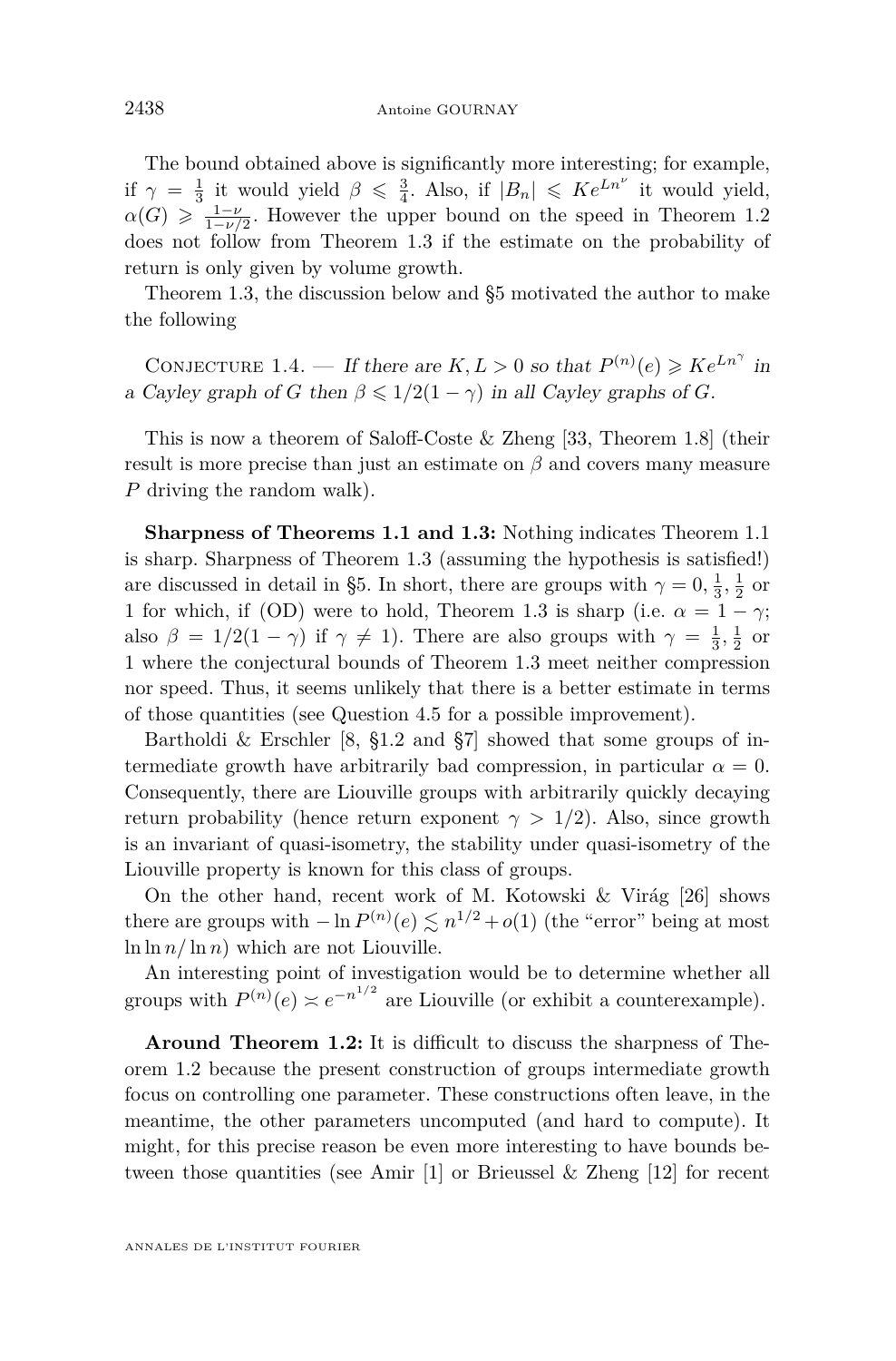developments). In fact, too good improvements of the bounds in Theorem [1.2](#page-2-2) would lead to some forms of the gap conjecture on volume growth. This leads the author to believe that these are sharp.

**Isoperimetry:** How slowly must the Følner function of a group grow so that one can deduce that the group is Liouville? Theorem [1.3](#page-3-0) hints at an answer using the link between the Følner function and return probability from Bendikov, Pittet & Sauer [\[10\]](#page-18-2).

There are also descriptions in term of "adapted isoperimetry". For "Følner couples" the reader is referred to Coulhon, Grigor'yan & Pittet [\[16,](#page-19-5) Theorem 4.8]). For "controlled Følner sequences" (and its relation to compression) see Tessera [\[34,](#page-19-0) Corollary 13]. Of course, "adapted isoperimetry" mixes distances and isoperimetry, and are a priori not completely determined by the Følner function.

**Amenability:** The method presented in [§3](#page-9-0) is reminiscent of Bekka, Chérix & Valette [\[9\]](#page-18-3). To show amenable groups have the Haagerup property, they used  $w_n = \mathbb{1}_{F_n}$  where  $F_n$  is a Følner sequence. See also Valette [\[36,](#page-20-1) Proposition 1 in §2].

Recently, M. Carette [\[13\]](#page-19-11) showed that the Haagerup property is not an invariant of quasi-isometry; in [\[13,](#page-19-11) Appendix A], Arnt, Pillon & Valette use these same examples to show that the equivariant compression exponent is not an invariant of quasi-isometry.

**Compression of Thompson's group** *F***:** It is straightforward to reread the paper of Naor & Peres [\[28\]](#page-19-3) [and/or the current text] while keeping track of compression functions instead of taking only the exponent. Introduce  $s^{-1}(k) = \inf\{k \in \mathbb{R} \mid \mathbb{E}|P^{(n)}| < k\}.$  Under the (mild) assumption that  $\rho$ <sub>−</sub> is sub-additive, then  $\rho$ <sub>−</sub> is up to multiplication by 2 concave and so  $\rho$ <sub>−</sub> is less (up to constants) than  $k \mapsto (s^{-1}(k))^{1/2}$ . Hence, a compression function strictly better than  $n \mapsto Kn^{1/2}$  implies the Liouville property. As noted in [\[28\]](#page-19-3) this improves a result of Guentner & Kaminker [\[22\]](#page-19-12) (since the Liouville property implies amenability).

Here is an application of this remark. It seems known (see Kaimanovich in [\[23\]](#page-19-13)) that Thompson's group *F* is not Liouville (this does not have any impact on its amenability). In the case of non-Liouville groups the subadditivity [or concavity] hypothesis may be discarded (by using arguments from Austin, Naor & Peres [\[5\]](#page-18-4)). This provides the answer to a question of Arzhantseva, Guba & Sapir [\[3,](#page-18-5) Question 1.4]: the best Hilbertian equivariant compression function for Thompson's group *F* is (up to constants)  $\rho_-(x) \simeq x^{1/2}.$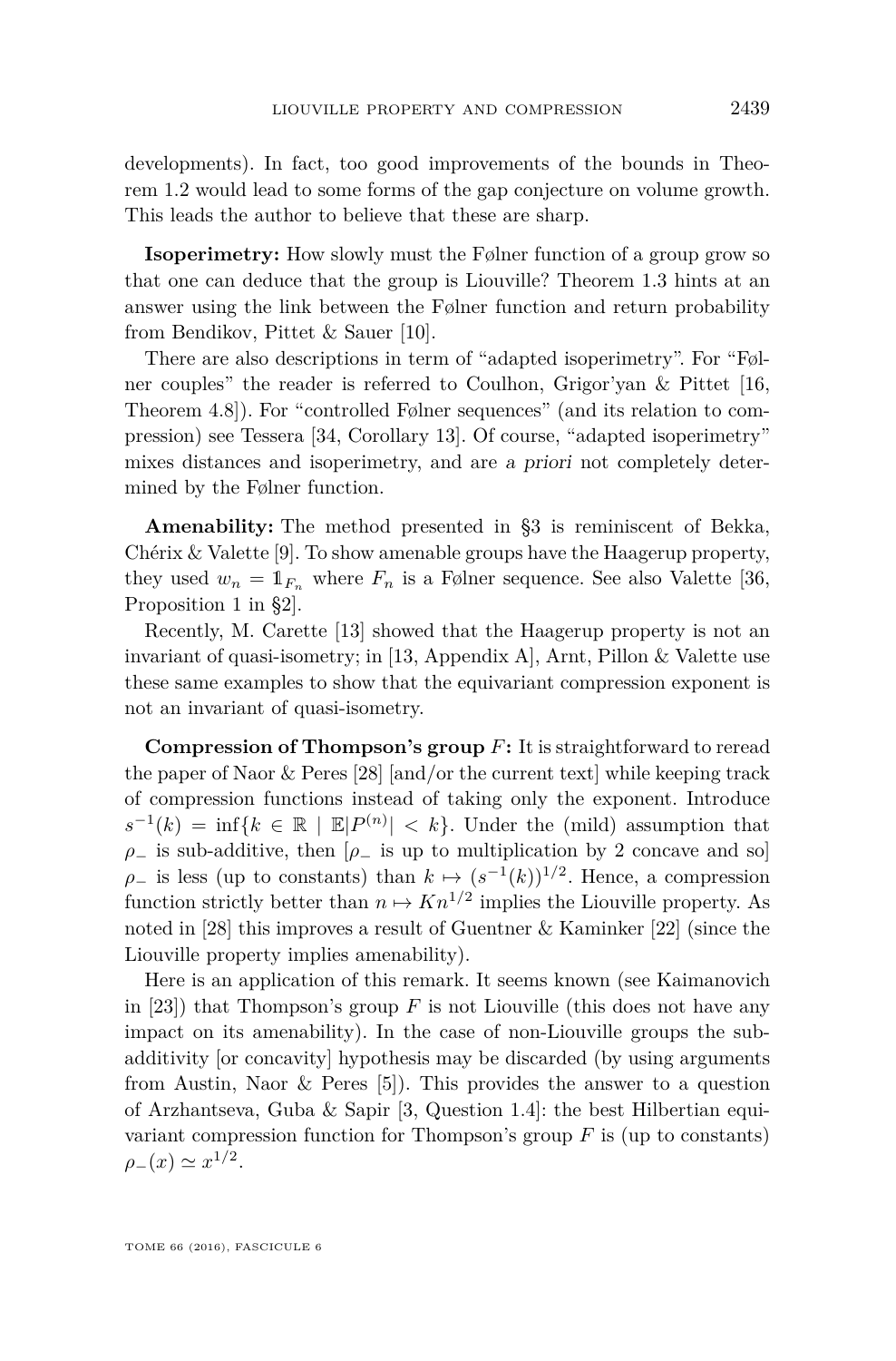Acknowledgements. — The author would like to express his thanks to N. Matte Bon for the examples of non-sharpness, to C. Pittet for the references on the possible behaviours of the return probability and its invariance under quasi-isometry, to A. Valette for the discussion around amenability, to N. Matte Bon and A. Erschler for the discussion on adapted isoperimetry, to T. Pillon for discussions on the compression of Thompson's group *F*, to Y. Peres for pointing out an important correction in a previous version of this paper (the fact that [\(OD\)](#page-3-1) was necessary for the proof and not known to hold in most groups), to J. Brieussel for pointing out the examples of groups not satisfying [\(OD\)](#page-3-1) in [\[12\]](#page-19-7), to T. Zheng for indicating the reference [\[20,](#page-19-6) Lemma 5.1] and to the anonymous referee for a large number of minor corrections. This paper came out of discussions during the Ventotene 2013 conference and the author gratefully acknowledges the support of its sponsors.

#### **2. Definitions and preliminary results**

<span id="page-6-0"></span>Cayley graphs are defined by right-multiplication: *x* and *y* are neighbours if ∃*s* ∈ *S* such that *xs* = *y*. Though common for the setting of random walks, this convention is slightly uncommon when one speaks of actions and convolutions.

The word length (for the implicit generating set *S*) of an element *g* will be noted  $|g|$ .

#### **2.1. Compression**

<span id="page-6-1"></span>DEFINITION 2.1. — Let *B* be a Banach space and  $\pi: G \to \text{Isom } B$  be a representation of *G* in the isometries of *B*. An equivariant uniform embedding  $f : G \to B$  is a map such that there exist an unbounded increasing function  $\rho_-\colon \mathbb{R}_{\geq 0} \to \mathbb{R}_{\geq 0}$  and a constant  $C > 0$ , satisfying  $\forall x, y \in G$ 

$$
\rho_{-}(|y^{-1}x|) \leq \|f(x) - f(y)\| \leq C|y^{-1}x| + C,
$$

and  $f(\gamma x) = \pi(\gamma) f(x)$ .

The function  $\rho_-\,:\,\mathbb{R}_{\geq0}\,\to\,\mathbb{R}_{\geq0}$  is called the compression function (associated to f). The [equivariant] compression exponent is  $\alpha(f) = \sup\{c \in$  $[0,1]$   $\exists K > 0$  such that  $\rho_-(n) \geqslant Kn^c$ . The compression exponent of *G*,  $\alpha(G)$ , is the supremum over all  $\alpha(f)$ .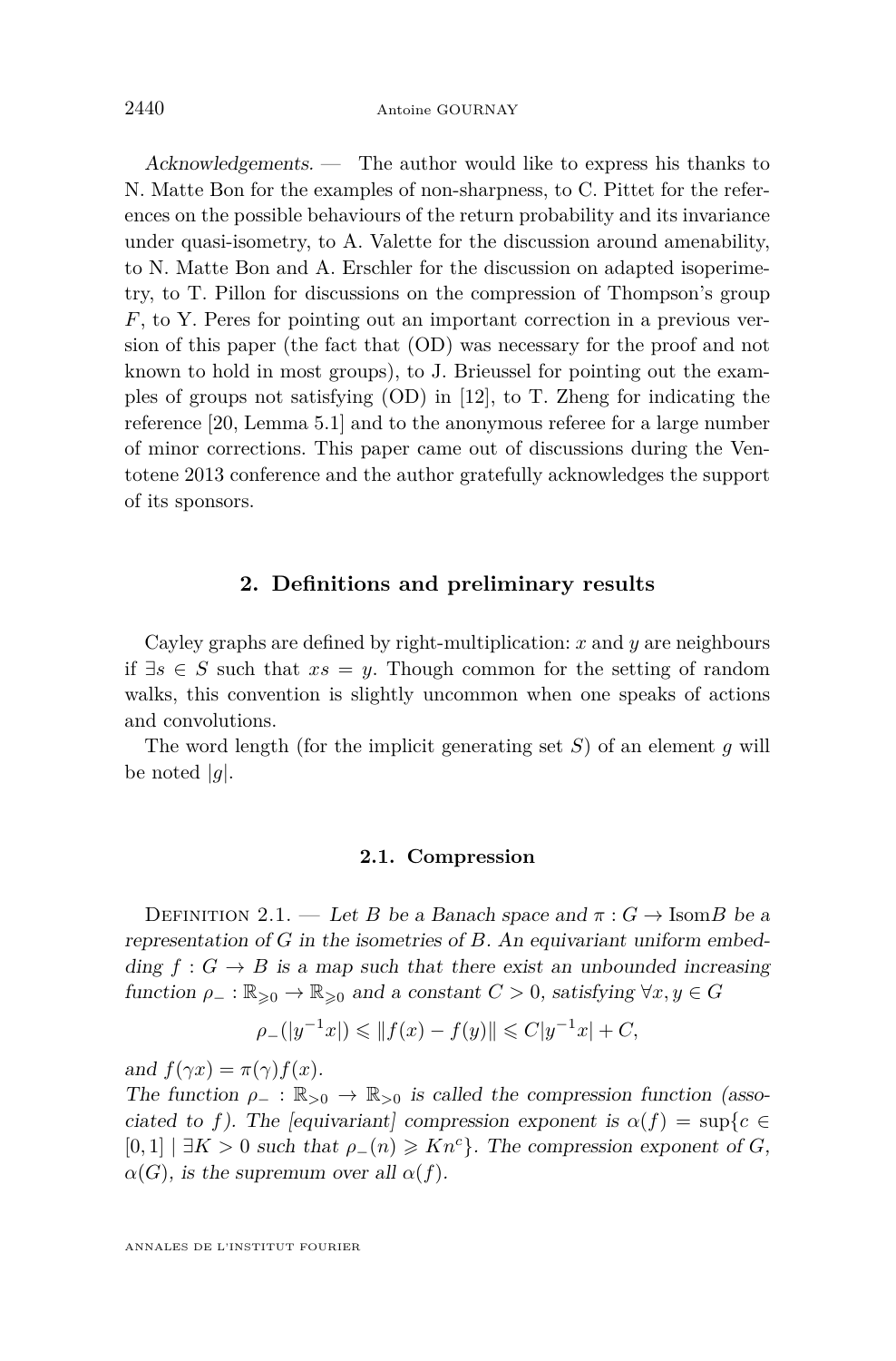It follows easily from the definition that changing the generating set does not change *α*.

An equivariant uniform embedding is, in fact, very constrained. Indeed, one may (by translating everything) always put  $f(e) = 0 \in B$  for simplicity. Next, recall that an [surjective] isometry of a [real] Banach space is always affine (Mazur–Ulam theorem). Write  $\pi(y)v = \lambda(y)v + b(y)$  where  $\lambda$  is a map from *G* into the linear isometries of *B* and *b* is a map from *G* to *B*. Note that  $f(y) = \pi(y)f(e) = \pi(y)0 = b(y)$ . Furthermore  $\pi(xy)v = \pi(x)\pi(y)v$ (for all  $v \in B$ ) implies that  $\lambda$  is a homomorphism and *b* satisfies the cocycle relation:

$$
b(xy) = \lambda(x)b(y) + b(x).
$$

The strategy that will be used here to make an interesting equivariant uniform embedding (i.e. a *λ*-cocycle) is to use a "virtual coboundary". A coboundary would be a cocycle defined by

$$
f(y) = \lambda(y)v - v
$$

for some  $v \in B$ . The idea is to define such a cocycle using a *v* which does belongs to *B* but to some bigger space *B* (to which the action  $\lambda$  extends). Note that if  $f(s)$  belongs to *B* for any *s* in the generating set *S*, then this also holds for  $f(q)$  for any  $q \in G$  (thanks to the cocycle relation).

Finally, a quick calculation (using that  $\lambda$  is isometric and writing *g* as a word) shows that cocycles always satisfy the upper bound required by equivariant uniform embedding. Also, it suffices to check that  $|| f(g) || \ge$ *ρ*−(|*g*|):

$$
||b(gh) - b(g)|| = ||\lambda(g)b(h)|| = ||b(h)||
$$

This explains why [§3](#page-9-0) only discusses this lower bound.

#### **2.2. Probabilistic parameters for groups**

<span id="page-7-0"></span>The entropy of a probability measure  $Q$  is  $H(Q) = -\sum_{g \in G} Q(g) \ln Q(g)$ (when convergent). The group  $G$  is Liouville (for the  $[\text{finite}$  symmetric) generating set *S*) if any of the following equivalent conditions hold:

- <span id="page-7-3"></span>(i) There are no non-constant bounded harmonic functions on the Cayley graph;
- <span id="page-7-2"></span>(ii)  $H(P^{(n)})$  is  $o(n)$ ;
- <span id="page-7-1"></span>(iii)  $\mathbb{E}|P^{(n)}|$  is  $o(n)$ .

[\(iii\)](#page-7-1)  $\implies$  [\(ii\)](#page-7-2) can be obtained as in Lemma [4.2;](#page-13-0) see also Erschler [\[19,](#page-19-14) Lemma 6. The implication [\(ii\)](#page-7-2)  $\implies$  [\(i\)](#page-7-3) may be found in Avez [6.]. For a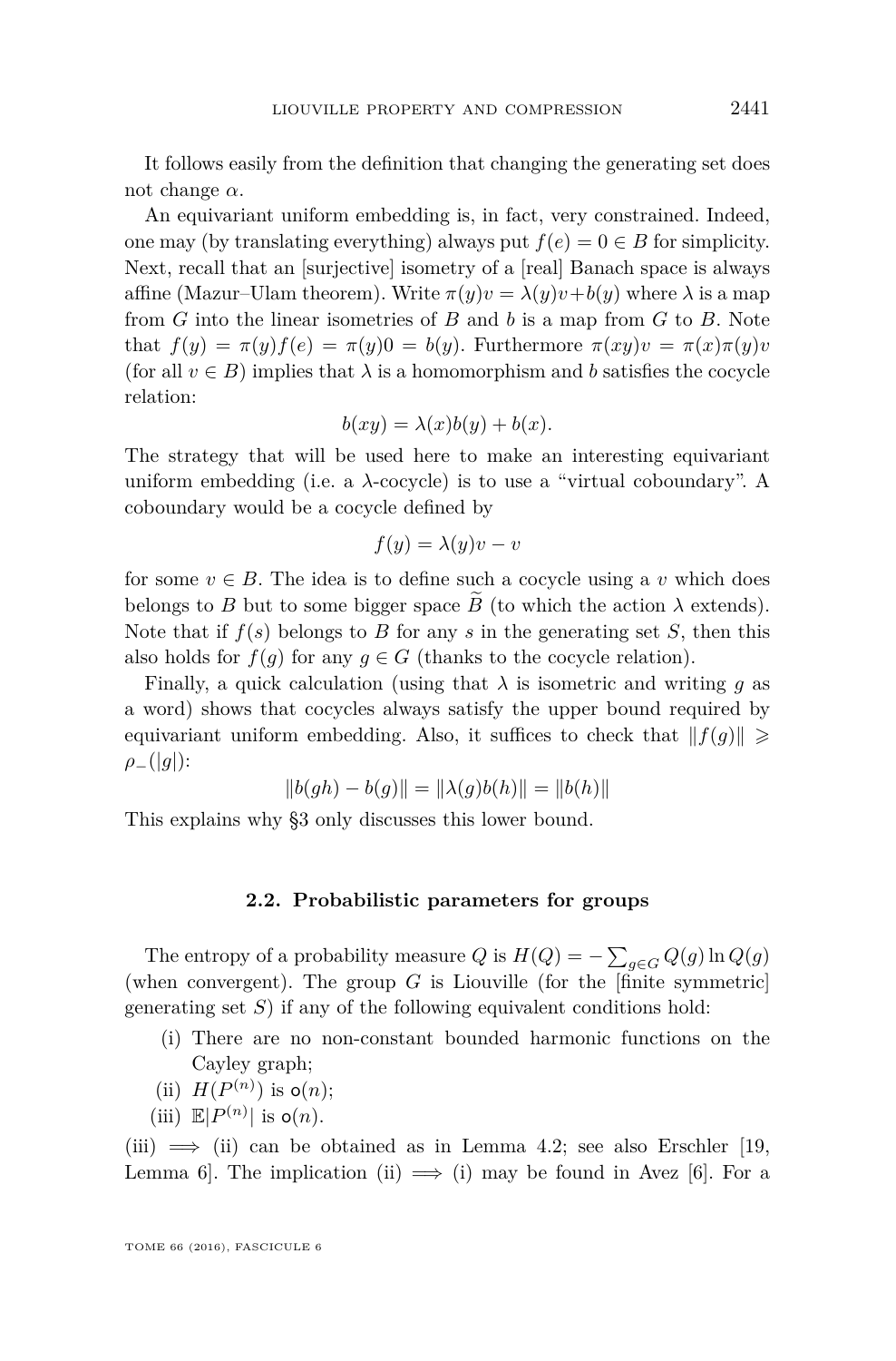complete (and more modern) picture see Erschler & Karlsson [\[21\]](#page-19-4) and references therein.

 $\text{Recall that } \mathbb{E}|P^{(n+m)}| \leq \mathbb{E}|P^{(n)}| + \mathbb{E}|P^{(m)}| \text{ and } H(P^{(n+m)}) \leq H(P^{(n)}) +$  $H(P^{(m)})$ . Let  $f : \mathbb{R}_{\geqslant 0} \to \mathbb{R}_{\geqslant 0}$  be increasing, unbounded,  $f(n+m) \leqslant$  $f(n) + f(m)$  and  $f(0) = 0$ . Recall that  $\lim_{n \to \infty} f(n)/n$  exists. One can also define two exponents:

$$
\overline{\phi} = \inf \{ c \in [0, 1] \mid \exists K > 0, L \in \mathbb{R} \text{ such that } f(n) \leq L + Kn^c \text{ for all } n \}
$$

$$
= \sup \{ c \in [0, 1] \mid \exists K > 0, L \in \mathbb{R} \text{ such that } f(n) \geq L + Kn^c
$$

for infinitely many *n*}

$$
= \limsup_{n \to \infty} \frac{\ln f(n)}{\ln n}
$$
  

$$
\underline{\phi} = \sup \{ c \in [0, 1] \mid \exists K > 0, L \in \mathbb{R} \text{ such that } f(n) \ge L + Kn^c \text{ for all } n \}
$$
  

$$
= \inf \{ c \in [0, 1] \mid \exists K > 0, L \in \mathbb{R} \text{ such that } f(n) \le L + Kn^c
$$

for infinitely many *n*}

$$
= \liminf_{n \to \infty} \frac{\ln f(n)}{\ln n}
$$

The constant *L* is unnecessary. The exponents are obviously related by  $\phi \leq \overline{\phi}$ . Note that if  $\phi < 1$  then  $f(n)$  is  $o(n)$  (since *f* is sub-additive).

DEFINITION 2.2. — Let  $B_n$  be the ball of radius *n*. Define

$$
\gamma = \overline{\gamma} = \overline{\phi} \text{ for } f(n) = -\ln P^{(n)}(e) \qquad \gamma = \underline{\phi} \text{ for } f(n) = -\ln P^{(n)}(e)
$$
  
\n
$$
\nu = \overline{\nu} = \overline{\phi} \text{ for } f(n) = \ln |B_n| \qquad \qquad \underline{\nu} = \underline{\phi} \text{ for } f(n) = \ln |B_n|
$$
  
\n
$$
\eta = \overline{\eta} = \overline{\phi} \text{ for } f(n) = H(P^{(n)}) \qquad \qquad \underline{\eta} = \underline{\phi} \text{ for } f(n) = H(P^{(n)})
$$
  
\n
$$
\overline{\beta} = \overline{\phi} \text{ for } f(n) = \mathbb{E}|P^{(n)}| \qquad \qquad \beta = \underline{\beta} = \underline{\phi} \text{ for } f(n) = \mathbb{E}|P^{(n)}|
$$

Simple bounds between these quantities are explored in [§4.](#page-12-0)

#### <span id="page-8-1"></span>**2.3. Off-diagonal decay**

<span id="page-8-0"></span>An estimate which goes back to Carne [\[14\]](#page-19-15) and Varopoulos [\[37\]](#page-20-2) on the "off-diagonal" behaviour of random walks is, for some  $M, N > 0$ ,

(2.1) 
$$
P^{(n)}(g) \leqslant N e^{-M|g|^2/n}.
$$

Improvements of this theorem are known. For example, under a regularity hypothesis, there is a similar estimate due to Coulhon, Grigor'yan & Zucca,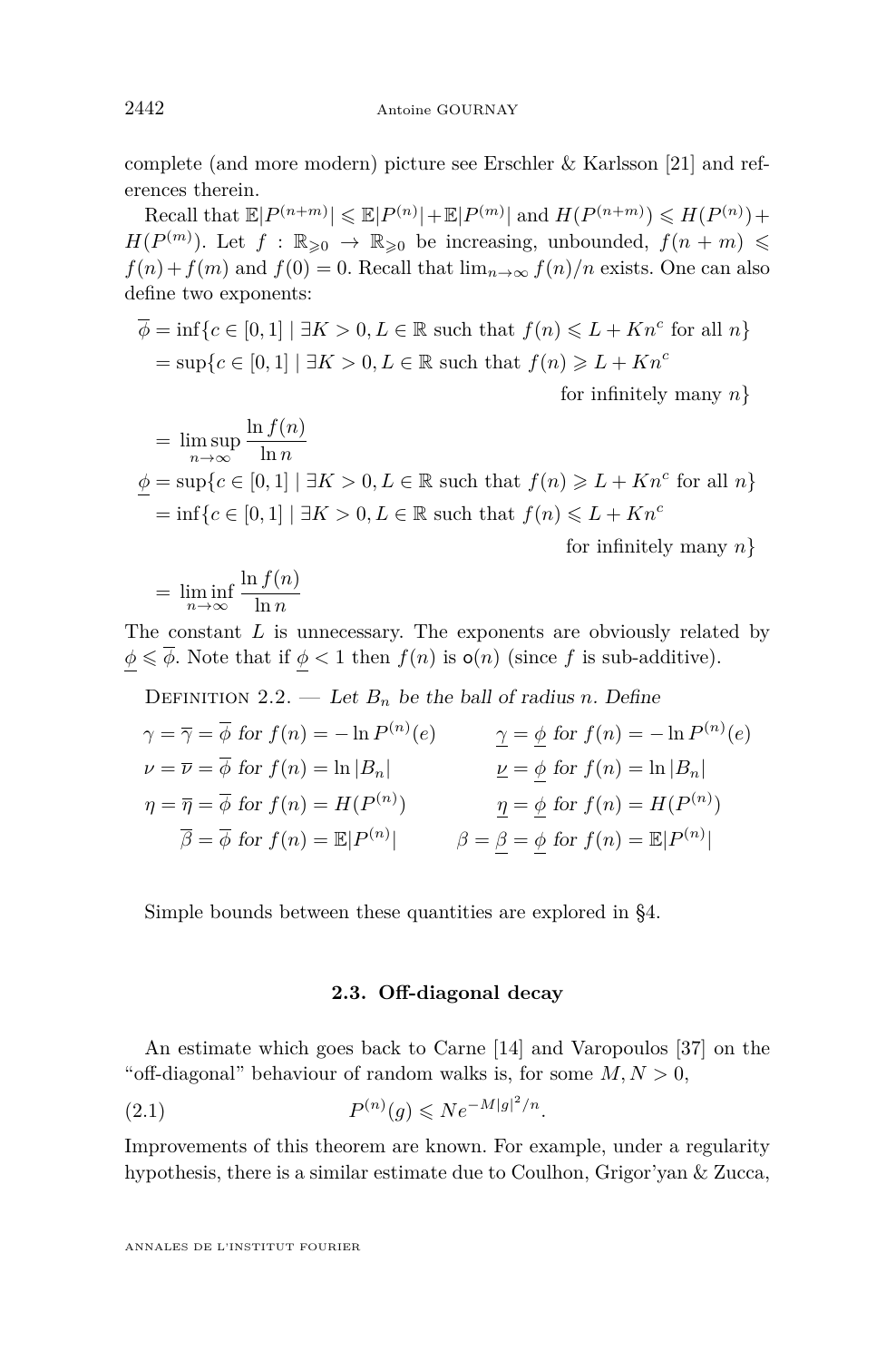see [\[17,](#page-19-16) Theorem 5.2] but it concerns the ration  $P^{(kn)}(g)/P^{(n)}(e)$  for some  $k \geqslant 2$ . When the group is of polynomial growth this actually implies [\(OD\)](#page-3-1).

It seems challenging to produce groups which violate the off-diagonal estimate from [\(OD\)](#page-3-1). As pointed out in Dungey [\[18,](#page-19-17) End of §1], an interpolation argument shows this estimate is close to be true in all groups. More precisely: there are constant  $M, N > 0$  so that for any  $\epsilon \in [0, 1]$ ,

<span id="page-9-1"></span>(2.2) 
$$
P^{(n)}(g) \leqslant P^{(n)}(e)^{1-\epsilon} N^{\epsilon} e^{-\epsilon M |g|^2/n}.
$$

Note that the estimate [\(OD\)](#page-3-1) is not the only estimate which would suffice for the proof of Theorem [1.3.](#page-3-0) The first obvious relaxation would be to have this estimate for  $n < L|g|^{2-\epsilon}$  (for any  $\epsilon > 0$  with  $L = L(\epsilon)$ ). The following condition would be also sufficient for the proof: for any  $\epsilon > 0$ , there exists  $n_0, K, L$  such that for any  $n > L|g|^{2+\epsilon}$  and  $|g| > n_0$ , one has  $\frac{P^{(2n)}(g)}{P^{(2n)}(e)}$  ≤  $e^{-K|g|^2/n}$ . Of course, any estimate with a fixed  $\epsilon$  could also be of interest.

Recently, Brieussel & Zheng [\[12,](#page-19-7) Problem 9.3 and foregoing paragraphs] have shown that there are groups for which the conclusion of Theorem [1.3](#page-3-0) cannot hold. They give a family of groups for which  $\alpha < 1-\gamma$  (see Brieussel & Zheng [\[12,](#page-19-7) First line of Table 1]:  $\alpha = 1/(1 + \theta)$  while  $\gamma = (1 + \theta)/(3 + \theta)$ and take  $\theta > 1$ ). This implies that these groups violate [\(OD\)](#page-3-1) (and its relaxations). Furthermore, as they also provide an estimate on the speed and entropy exponents (both equal  $(1 + \theta)/(2 + \theta)$ ), so that these groups are Liouville. B. Virág pointed out to the author that the lamplighter on  $\mathbb{Z}^3$  might also violate [\(OD\)](#page-3-1) (by fine estimates on the return probability). Interestingly, all these groups have return exponent  $> 1/2$ .

#### **3. A lower bound using random walks**

<span id="page-9-0"></span>The idea will be to construct an equivariant uniform embedding of *G* into  $\mathcal{H} := \bigoplus_{n \in \mathbb{N}} \ell^2 G$ . The isometric action is simply the diagonal action of *G* on each factor by the right-regular representation. The idea is to define a cocycle using a virtual coboundary of the form  $w = (a_n w_n)_{n \in \mathbb{N}} \in \bigoplus_{n \in \mathbb{N}} \ell^2 G$ where  $w_n \in \ell^2 G$  and  $a_n \in \mathbb{R}$ . This yields a cocycle (in  $\rho_{\ell^2}^{\mathbb{N}}$  $\binom{\mathbb{N}}{\ell^2 G}$  if, for any *s* ∈ *S*,

$$
||w - \rho_s^N w||_2^2 = \sum_n a_n^2 ||w_n - \rho_s w_n||_2^2 < +\infty.
$$

Simply put  $a_n^2 = (\max_{s \in S} ||w_n - \rho_s w_n||_2)^{-2} n^{-1-\epsilon}$ , where  $\epsilon > 0$ . The gradient of a function  $f : G \to \mathbb{R}$  is defined by  $\nabla f(x, y) = f(y) - f(x)$  for two adjacent vertices *x, y* in the Cayley graph. This operator is essentially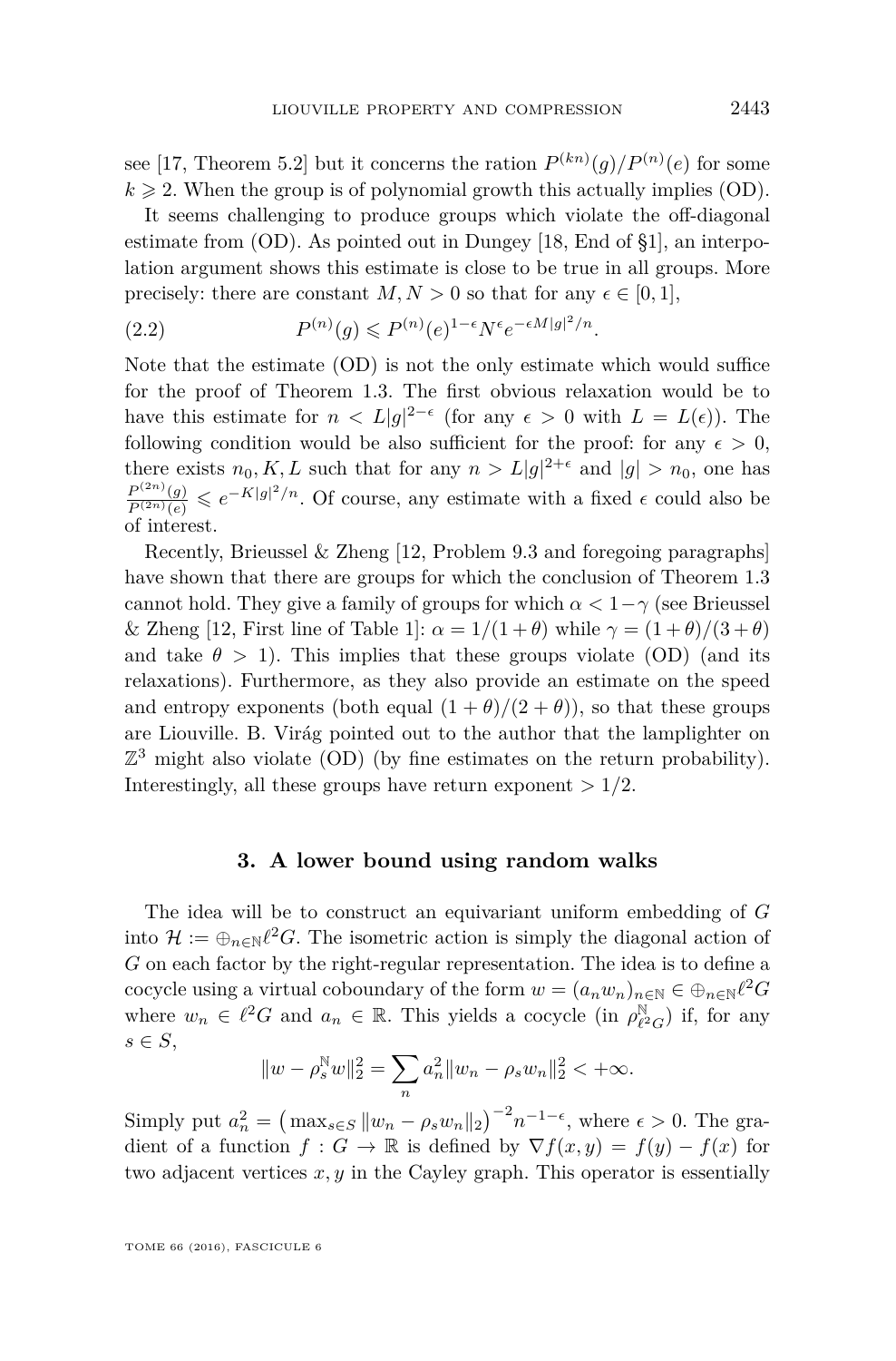build up by the various  $f - \rho_s f$ , and  $\nabla f$  can be interpreted as a function  $G \times S \to \mathbb{R}$ . The gradient is a bounded operator (since *S* is finite) and its adjoint  $\nabla^*$  can be used to form the Laplacian  $\Delta$ . These are related to *P*  $\text{by } \Delta = \nabla^* \nabla = |S|(I - P') = 2|S|(I - P).$ 

As mentioned in [§2.1,](#page-6-1) it now remains to find a lower bound for the norm of  $b(g) = \rho^{\mathbb{N}}(g)w - w$ . Using that  $\max_{s \in S} ||w_n - \rho_s w_n||_2^2 \leq \sum_{s \in S} ||w_n - w_s||_2^2$  $\rho_s w_n\|^2 = \|\nabla w_n\|_2^2$ , one has

$$
||b(g)||_2^2 \ge \sum_{n\ge 1} n^{-1-\epsilon} \frac{||w_n - \rho_g w_n||_2^2}{||\nabla w_n||_2^2}
$$

The idea will be to take  $w_n = P^{(k_n)}$  for some  $k_n \in [n, 2n]$  (the  $k_n^{\text{th}}$ -step distribution of a lazy random walk starting at  $e \in G$ .

<span id="page-10-0"></span>LEMMA 3.1. — 
$$
||P^{(n)} - \rho_{g^{-1}} P^{(n)}||_2^2 = 2(P^{(2n)}(e) - P^{(2n)}(g)).
$$

Proof. — Indeed,

$$
||P^{(n)} - \rho_g P^{(n)}||_2^2 = \langle P^{(n)} - \rho_g P^{(n)} | P^{(n)} - \rho_g P^{(n)} \rangle
$$
  
= 2||P^{(n)}||^2 - 2\langle P^{(n)} | \rho\_g P^{(n)} \rangle

Since *S* is symmetric, note that  $\langle f | P * g \rangle = \langle P * f | g \rangle$ . Consequently,

$$
\langle P^{(n)} | \rho_g P^{(n)} \rangle = \langle P^{(n)} | P^{(n)} * \delta_{g^{-1}} \rangle = \langle P^{(2n)} | \delta_{g^{-1}} \rangle = P^{(2n)}(g^{-1}).
$$

To get the claimed equality, use that, similarly,  $P^{(2n)}(e) = ||P^{(n)}||_2^2$  and replace *g* by  $g^{-1}$ . В последните последните последните последните последните последните последните последните последните последн<br>В последните последните последните последните последните последните последните последните последните последнит

<span id="page-10-1"></span>LEMMA 3.2. — 
$$
\|\nabla P^{(n)}\|_2^2 = 2|S|\left(P^{(2n)}(e) - P^{(2n+1)}(e)\right)
$$

Proof. — This is a simple calculation using the relation  $\Delta = \nabla^* \nabla =$  $2|S|(I-P)$ :

$$
\|\nabla P^{(n)}\|_2^2 = \langle \Delta P^{(n)} | P^{(n)} \rangle = 2|S| (P^{(2n)}(e) - P^{(2n+1)}(e)). \square
$$

Putting Lemmas [3.1](#page-10-0) and [3.2](#page-10-1) together gives:

$$
|S|\ \frac{\|P^{(n)} - \rho_g P^{(n)}\|^2}{\|\nabla P^{(n)}\|^2} = \frac{P^{(2n)}(e) - P^{(2n)}(g)}{P^{(2n)}(e) - P^{(2n+1)}(e)} = \frac{1 - P^{(2n)}(g)/P^{(2n)}(e)}{1 - P^{(2n+1)}(e)/P^{(2n)}(e)}
$$

The next step is to find satisfying bounds for this quantity. There are reasonable estimates for the denominator, the following lemma is essentially from Tessera [\[34,](#page-19-0) Proof of Proposition 7.2]. For similar estimates on the entropy, see Erschler & Karlsson [\[21,](#page-19-4) Lemma 10] (see also Remark [3.5](#page-12-1) below).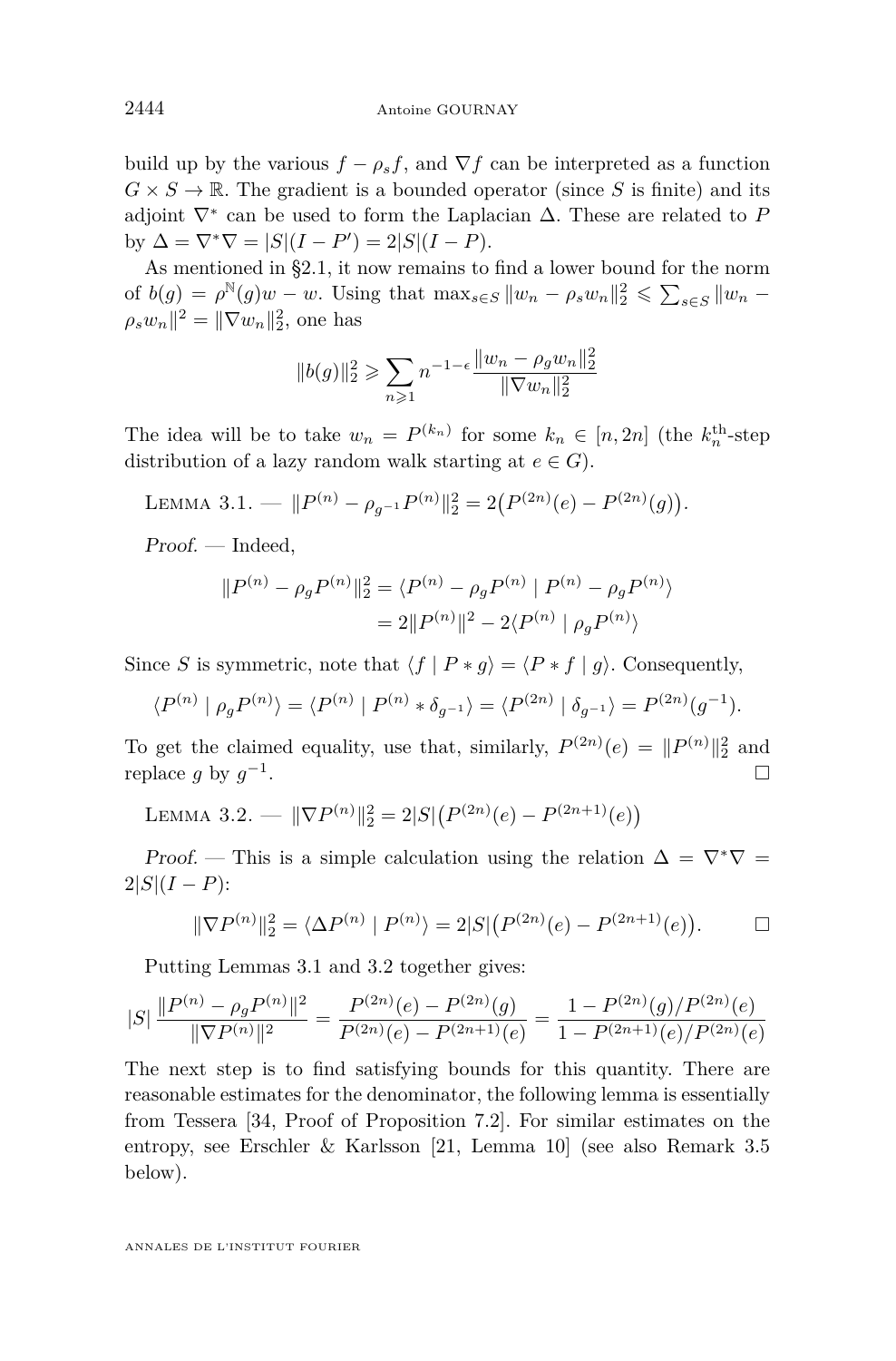<span id="page-11-0"></span>LEMMA 3.3. — If  $P^{(n)}(e) \geq e^{-f_P(n)}$  for a positive sub-additive increasing function  $f_P$ . Then, for any *n* there is a  $k \in [n, 2n]$ 

$$
\left(1 - \frac{P^{(2k+1)}(e)}{P^{(2k)}(e)}\right) \leq 8f_P(n)/n.
$$

Proof. — For readability, start with  $F(n) = -\ln P^{(n)}(e)$ . Let  $C_n$  be the largest real number such that, for any  $q \in [n, 2n]$ .

$$
F(q+1) - F(q) \geqslant C_n f_P(n)/n.
$$

This implies  $F(2n) - F(n) \geqslant C_n f_p(n)$ , and in particular  $F(2n) \geqslant C_n f_p(n)$ (since  $F(n) \geq 0$ ). By hypothesis,  $F(2n) \leq f_P(2n) \leq 2f_P(n)$  so that  $C_n \leq 2$ . Thus, for any *n*, there exists a  $k \in [n, 2n]$  such that  $F(k+1) - F(k) \le$  $2f_P(n)/n$ . This implies

$$
1 - \frac{P^{(k+1)}(e)}{P^{(k)}(e)} \leq 1 - e^{-2f_P(n)/n} \leq \frac{2f_P(n)}{n},
$$

where the last inequality comes from  $1 - e^{-x} \leq x$  for  $x \geq 0$ .

The actual statement is obtained by doing the same argument with  $G(n) = F(2n)$  and noticing that an additional constant comes in since one then looks at the gradient defined for the generating set  $S' = S^2$ .  $\Box$ 

Proof of Theorems [1.1](#page-2-0) and [1.3.](#page-3-0) — By hypothesis,  $P^{(n)}(e) \geqslant Ke^{-Ln^{\gamma}}$  so that, in Lemma [3.3,](#page-11-0)  $f_P(n) = -\ln K + Ln^{\gamma} \leq 2 \max(-\ln K, L)n^{\gamma}$ . Using  $w_n = P^{(k_n)}$  where  $k_n \in [n, 2n]$  is given by Lemma [3.3](#page-11-0) and the bound mentioned above for the numerator, one finds (using  $1 \leq k_n \leq 2$ ) and  $K'' = (16 \max(-\ln K, L)|S|)^{-1}$ 

$$
||b(g^{-1})||_2^2 \geqslant \sum_{n\geqslant 1} K'' n^{-\gamma-\epsilon} (1 - P^{(2n)}(g) / P^{(2n)}(\epsilon))
$$

Since  $|g^{-1}| = |g|$ , the question boils down to showing for which *n* one has,  $\frac{P^{(2n)}(g)}{P^{(2n)}(e)} \leq 1/2.$ 

For example, assuming the estimate [\(OD\)](#page-3-1) holds, one sees this is true for  $n \leq M|g|^2/\ln(2N)$  (since, necessarily,  $N \geq 1$ ). Hence, restricting the sum to those values of *n*:

$$
\|b(g)\|_2^2\geqslant \sum_{n\leqslant M'|g|^2/\ln(2N)}\tfrac{K''}{2}n^{-\gamma-\epsilon}\geqslant \widetilde{K}|g|^{2(1-\gamma-\epsilon)}.
$$

where the second inequality can be obtained from the Euler–Maclaurin approximation method and  $\widetilde{K} = K''(M/\ln(2N))^{1-\gamma-\epsilon}/4(1-\gamma-\epsilon)$ . Letting  $\epsilon \to 0$  proves Theorem [1.3](#page-3-0) (even though the constant gets worse as  $\epsilon \to 0$ ).

Using [\(2.1\)](#page-8-1) instead of [\(OD\)](#page-3-1), one must restrict the sum to  $n < K'|g|^{2/(1+\gamma)}$ where  $K' = \frac{1}{4L} \left( \sqrt{(\ln(2N/K))^2 + 4LM} - \ln(2N/K) \right)$ . This yields a weaker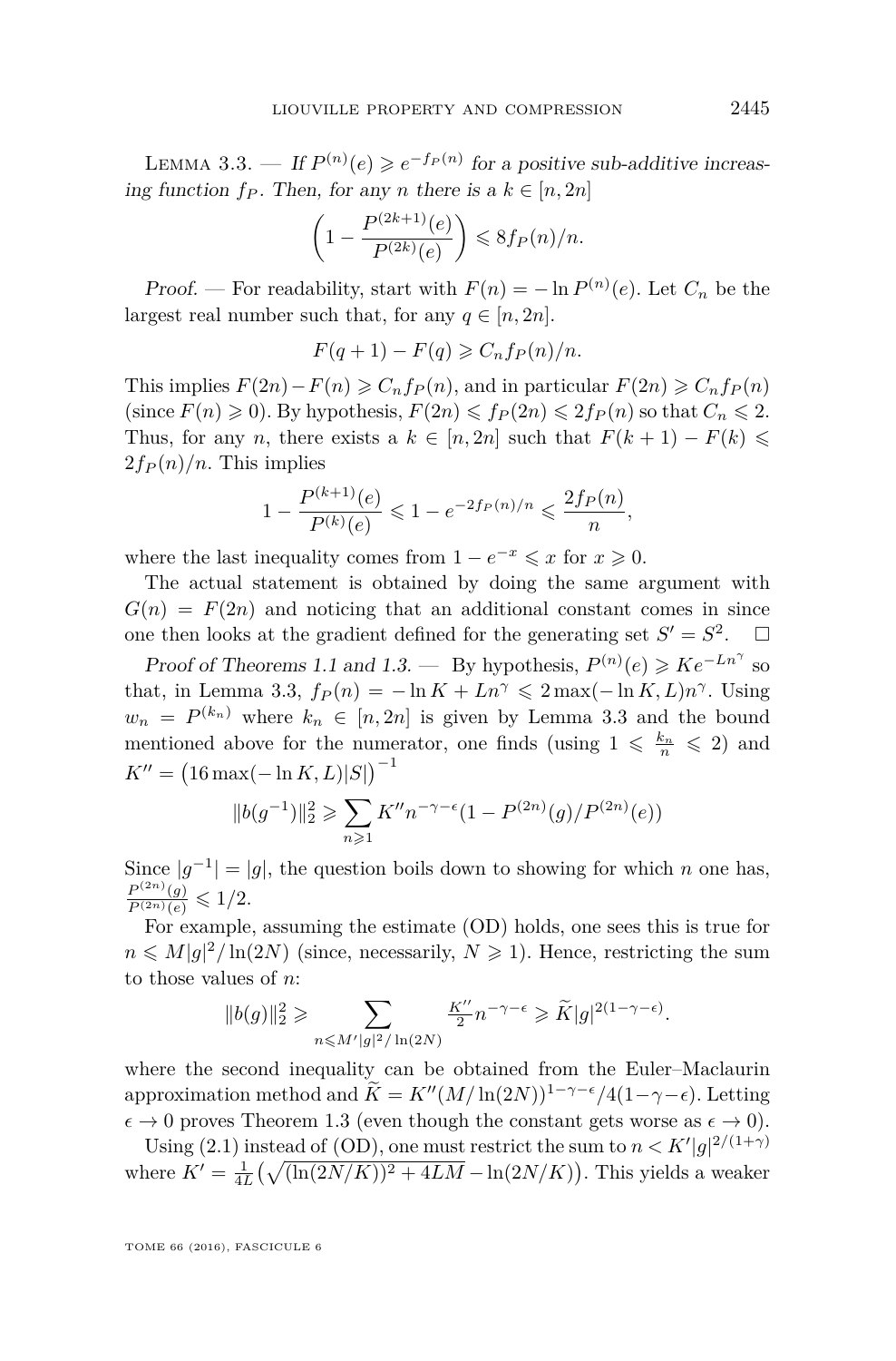lower bound of  $\alpha \geq \frac{1-\gamma}{1+\gamma}$  (but is true in any group) and proves Theo-rem [1.1.](#page-2-0)  $\Box$ 

If the reader is interested in compression functions (rather than exponents), then it is fairly easy to check that, given *f<sup>P</sup>* as in Lemma [3.3,](#page-11-0)  $\rho_{-}(k) \geq k^{1/(1+\gamma)}/f_P(k^{2/(1+\gamma)})^{1/2}$  and, if [\(OD\)](#page-3-1) holds,  $\geq k/f_P(k^2)^{1/2}$ .

Remark  $3.4.$  — It would be interesting to generalise this proof by picking  $v_n$  elements which are in  $V_{\lambda_n}$  with  $\lambda_n \to 0$ , where  $V_{\lambda}$  is the image of the spectral projection (of the Laplacian) to eigenvalues  $\leq \lambda$ . This would ensure a good bound for the denominator. For the numerator, one needs to elucidate how to relate bound on the von Neumann dimension of  $V_\lambda$  to upper estimates on  $\langle v | \rho_q v \rangle$  for  $v \in V_\lambda$ .

More precisely, if  $\lambda_n = 1/n$  and  $v_n \in V_{1/n}$  then one would require

- *–* either, for some  $K > 0$ ,  $\langle v_n | \rho_g v_n \rangle \leq 1/2$  when  $|g|^{2-2\gamma} > Kn$ ;
- $-$  or, for some *K*, *K'* > 0 and  $\epsilon$  > 0,  $\langle v_n | \rho_g v_n \rangle$  ≤ exp( $-K|g|^{2-2\gamma}/n$ ) when  $n > K'|g|^{2-2\gamma+\epsilon}$ .

Using the results of Bendikov, Pittet & Sauer [\[10\]](#page-18-2), note that  $P^{(n)}(e) \geq$  $\exp(-n^{\gamma})$  (near infinity) corresponds to the fact that the von Neumann dimension of  $V_{\lambda} \geq \exp(-\lambda^{\gamma/(1-\gamma)})$  (near zero).

<span id="page-12-1"></span>Remark 3.5. — There is an alternative proof of Lemma [3.3](#page-11-0) along the lines of Erschler & Karlsson [\[21,](#page-19-4) Lemma 10]. Let  $F(n) = -\ln P^{(2n)}(e)$ . Then it is well-known that  $F(n + 1) - F(n)$  is decreasing, see Woess' book [\[38,](#page-20-0) (10.1) Lemma].

#### **4. Some relations between the exponents**

<span id="page-12-0"></span>The aim of this section is to relate the return, speed, entropy and growth exponents. An elementary computation (see Avez [\[7,](#page-18-7) Theorem 3]) shows, using concavity of ln, that

<span id="page-12-3"></span>(4.1) 
$$
H(P^{(n)}) \ge -\ln\left(\sum_{g \in G} P^{(n)}(g)^2\right) = -\ln \|P^{(n)}\|_2^2 = -\ln P^{(2n)}(e).
$$

Hence,  $\gamma \leq \eta$  and  $\overline{\gamma} \leq \overline{\eta}$ . (With Kesten's criterion [\[24\]](#page-19-8), this shows Liouville  $\implies$  amenable.)

[\(2.1\)](#page-8-1) gives  $P^{(n)}(g)$  ≤  $Ne^{-M|g|^2/n}$ . This, together with convexity of  $x \mapsto$  $x^2$ , gives another useful bound, found in either Amir & Virág [\[2,](#page-18-8) Proposition 8] or Erschler [\[19,](#page-19-14) Lemma 7.(i)]:

<span id="page-12-2"></span>(4.2) 
$$
H(P^{(n)}) \ge \ln N + M \sum_{g \in G} P^{(n)}(g) \frac{|g|^2}{n} \ge \ln N + \frac{M}{n} (\mathbb{E}|P^{(n)}|)^2.
$$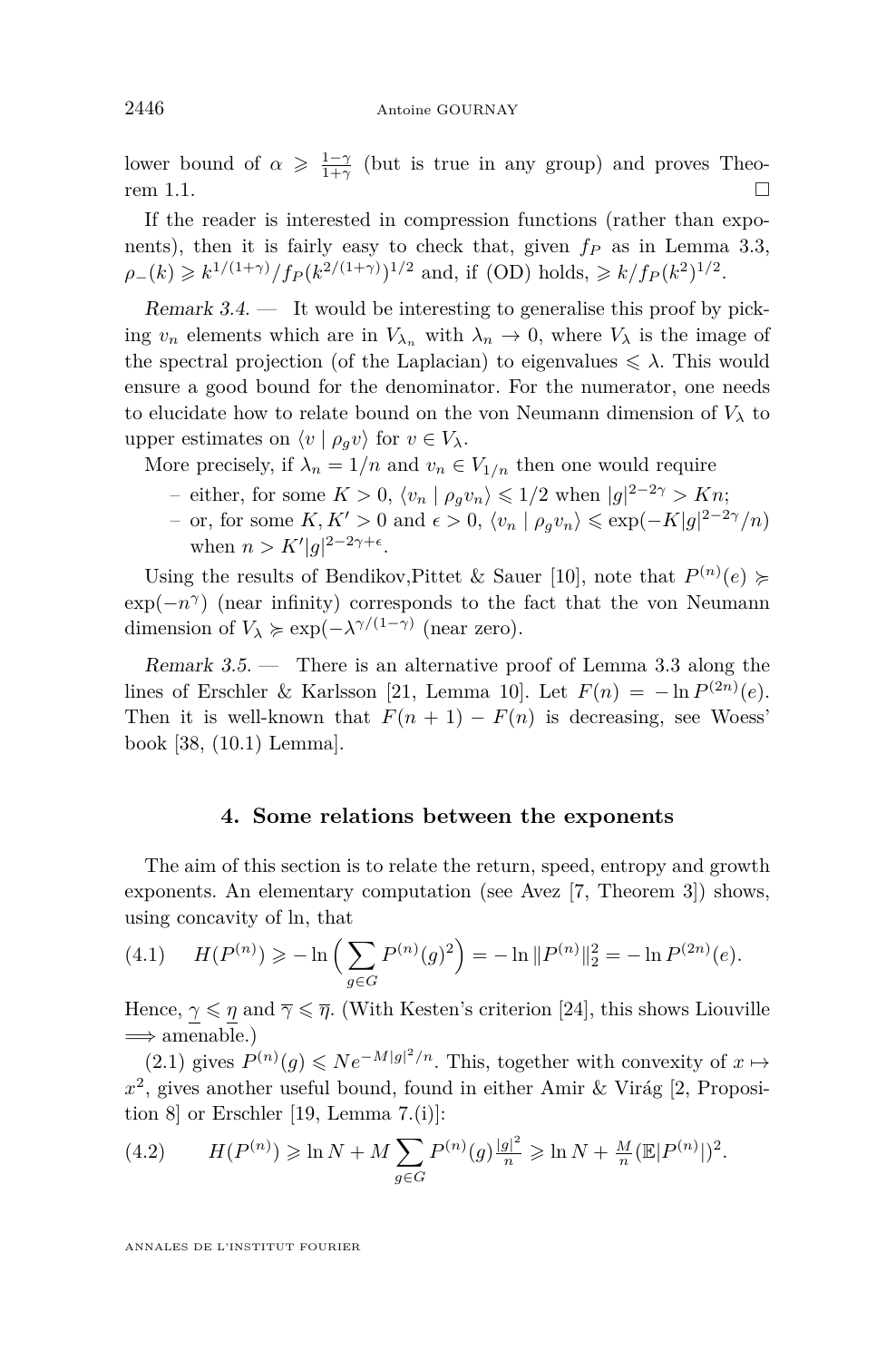Thanks to Erschler & Karlsson [\[21,](#page-19-4) Corollary 9.ii], this inequality is also true for measures with finite second moment. This implies that  $\beta \leqslant \frac{1+\eta}{2}$ 2 and  $\overline{\beta} \leq \frac{1+\overline{\eta}}{2}$  and constitutes a proof of [\(ii\)](#page-7-2)  $\implies$  [\(iii\)](#page-7-1) in the equivalences of the Liouville property described in [§2.2.](#page-7-0)

There is also "classical" bound obtained by Varopoulos' method (see e.g. Woess' book [\[38,](#page-20-0) (14.5) Corollary]) relating growth and return exponent:  $\gamma \geqslant \frac{\nu}{2+1}$  $rac{\nu}{2+\nu}$ .

The following lemma (see e.g. [\[11,](#page-19-18) §1.2]) will be useful.

<span id="page-13-1"></span>LEMMA 4.1. — Let  $f : \mathbb{N} \to \mathbb{R}_{\geq 0}$  be a sub-additive, non-decreasing function with  $f(0) = 0$ . If *g* is the concave hull of *f* then  $f(x) \le g(x) \le$  $2f(x)$ .

The upcoming lemma is an improvement of a standard inequality (see e.g. Erschler [\[19,](#page-19-14) Lemma 6]) and of the simple inequality  $H(P^{(n)}) \leq \ln |B_n|$ (see Erschler & Karlsson [\[21,](#page-19-4) Lemma 1]). For finitely supported measures and volume growth  $|B_n| \leqslant K \exp(Ln^{\nu})$ , it is implicit in Erschler [\[20,](#page-19-6) Lemma 5.1].

Since it might be of larger use, it will be stated in full generality, namely *P* will be some measure and *S*<sup>∗</sup> some finite (symmetric) generating set.

<span id="page-13-0"></span>LEMMA 4.2. — Let  $|g|_*$  be the word length for  $S^*$ . Assume P has finite first moment (i.e.  $\sum_{g \in G} P(g)|g|_{*} < +\infty$ ), and  $B_n = \{g \in G \mid |g|_{*} \leq n\}.$ Let  $|B_n| = e^{f_V(n)}$  and assume  $|B_n|$  is at least quadratic in *n*. Then

$$
H(P^{(n)}) \leqslant L + 4f_V(\mathbb{E}|P^{(n)}|_*).
$$

In particular,  $\beta \overline{\nu} \geqslant \eta$ ,  $\overline{\beta} \underline{\nu} \geqslant \eta$  and  $\overline{\beta} \overline{\nu} \geqslant \overline{\eta}$ .

Proof. — The idea is to compare a measure  $m$  to a measure  $m'$  which is uniform on spheres. First,

$$
H(m) - \sum_{g \in G} m(g) \ln(\frac{1}{m'(g)}) = \sum_{g \in G} m(g) \left( -\ln \frac{m(g)}{m'(g)} \right) \le 0
$$

using  $-\ln t \le \frac{1}{t} - 1$ . Now let  $a_i = |\delta B_i|$  where  $\delta B_i = B_i \setminus B_{i-1}$  and  $B_{-1} = \emptyset$ and  $m'(g) = \phi(|g|_*)/a_{|g|_*}$  where  $\phi(k) = L_1|B_k|^{-1}$  and  $L_1$  chosen so that  $\sum_{k\geqslant 0} \phi(k) = 1$ . Then,

$$
H(m) \leqslant \sum_{g \in G} m(g) \Big( \ln a_{|g|_*} - \ln \phi(|g|_*) \Big).
$$

Then, one has (with  $L' = \ln(L_1)$ )

$$
H(m) \leqslant L' + 2\sum_{g \in G} m(g) f_V(|g|_*) \leqslant L' + 4f_V\Big(\sum_{g \in G} m(g)|g|_*\Big)
$$

TOME 66 (2016), FASCICULE 6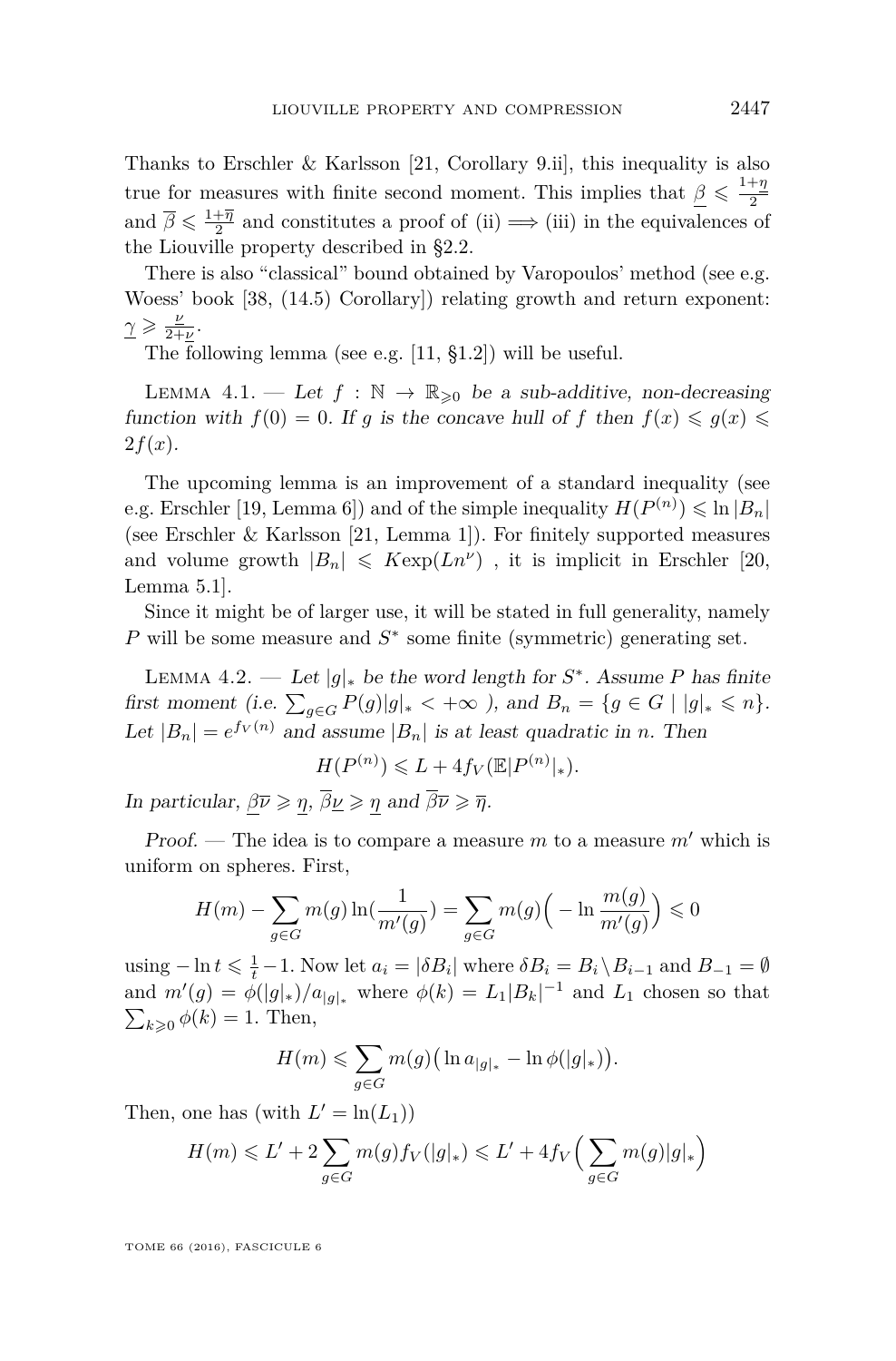by passing to the concave hull of  $f_V$  and using Lemma [4.1](#page-13-1) to bound this by  $2f_V$ . This shows  $H(P^{(n)}) \leq L' + 4f_V(\mathbb{E}|P^{(n)}|_*)$ , as desired.

The bound  $\bar{\eta} \leq \bar{\beta} \bar{\nu}$  follows directly while the others follow by applying the inequality for infinitely many  $n$ .

If one assumes  $|B_n| \leqslant Le^{Kn^{\nu}}$ , one can also obtain the statement  $H(P^{(n)})$  $L' + K'(\mathbb{E}|P^{(n)}|_*)^{\nu}$  with  $K'$  as close as desired to  $K$ , as in Erschler & Karlsson [\[21,](#page-19-4) Lemma 1].

<span id="page-14-0"></span>COROLLARY 4.3. — Assume  $|B_n| \leqslant Le^{Kn^{\nu}}$  and  $|B_n|$  is more than quadratic. For any measure of finite second moment (i.e.  $\sum_{g \in G} P(g)|g|^2$  <  $+\infty$ ), one has:

- 
$$
\mathbb{E}|P^{(n)}| \le K'n^{1/(2-\nu)},
$$
  
\n-  $H(P^{(n)}) \le L'' + K''n^{\nu/(2-\nu)},$   
\n- and  $P^{(2n)}(e) \ge \exp(-H(P^{(n)})) \ge L'' \exp(-K''n^{\nu/2-\nu}).$ 

In particular,

$$
\underline{\beta} \leqslant \overline{\beta} \leqslant \frac{1}{2-\overline{\nu}} \quad \text{and} \quad \overline{\gamma} \leqslant \overline{\eta} \leqslant \overline{\beta}\overline{\nu} \leqslant \frac{\overline{\nu}}{2-\overline{\nu}}.
$$

Proof. — Using first [\(4.2\)](#page-12-2) (which extends to measures of finite second moment by Erschler & Karlsson [\[21,](#page-19-4) Corollary 9.ii]) then Lemma [4.2,](#page-13-0) one has  $(\mathbb{E}|P^{(n)}|)^2 \leq n(\tilde{L} + 4(\ln K)(\mathbb{E}|P^{(n)}|)^{\nu})$ . Putting  $K' = (4 \ln K +$  $\tilde{L}/\mathbb{E}|P^{(1)}|^{1/(2-\nu)}$ , this implies the first claim. The second claim is obtained by concatenating Lemma [4.2](#page-13-0) and the bound on speed just obtained. The relation [\(4.1\)](#page-12-3) is also used in the sequence of inequalities in term of exponents.

Lemma [4.2](#page-13-0) and Corollary [4.3](#page-14-0) finish the proof of Theorem [1.2.](#page-2-2)

Let us mention an additional inequality. This inequality is already present in Coulhon & Grigoryan [\[15,](#page-19-19) §6] in a sharper form but with extra hypothesis. The proof presented here is elementary if one knows [\(2.2\)](#page-9-1) and could be improved in the case of polynomial growth (though it does not meet [\[15\]](#page-19-19)).

<span id="page-14-1"></span>LEMMA 4.4. — Assume  $|B_n| = e^{f_V(n)}$  is at least cubic. Let f be the concave hull of  $f_V$ , and  $F$  the inverse function of  $[the \; strictly \; increasing]$  ${\rm function}\{k \mapsto k^2/f(k).$  Then  $P^{(n)}(e) \geqslant K''|B_{F(L''n)}|^{-2}F(L''n)^{-1}$  for some  $K'', L'' > 0.$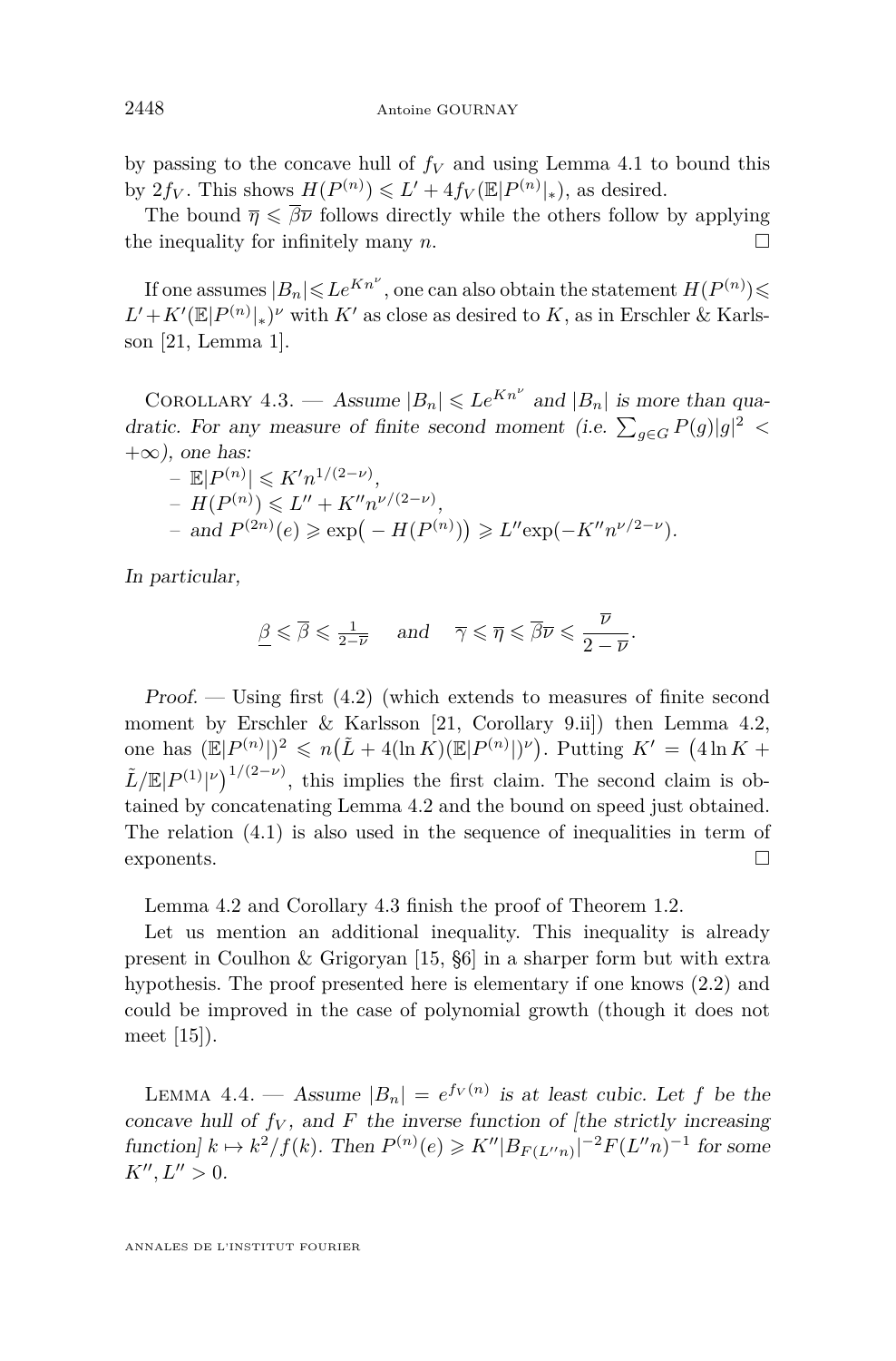Proof. — Write  $|B_n| = e^{f_V(n)}$  as before. Then, using the bound [\(2.2\)](#page-9-1) one has, for any  $\epsilon \in ]0,1[$ ,

$$
1 = \sum_{g \in G} P^{(n)}(g) \leq \sum_{k=0}^{n} |B_k| P^{(n)}(e)^{1-\epsilon} N^{\epsilon} e^{-M \epsilon k^2/n}
$$
  

$$
\leq P^{(n)}(e)^{1-\epsilon} \sum_{k=0}^{n} N^{\epsilon} e^{f(k) - M \epsilon k^2/n},
$$

where *f* is the concave hull of  $f_V$ . Let  $n_0 = \inf\{k \mid k^2/f(k) \geq n/M\epsilon\}.$ Note that  $k \mapsto k^2/f(k)$  is strictly increasing. Indeed, since f is concave and  $f(0) = 0$  one has  $f(n) = \sum_{i=1}^{n} f(i) - f(i-1) \geq n(f(n) - f(n-1)).$ That  $(k+1)^2/f(k+1) > k^2/f(k)$  then follows from:

$$
k^{2}(f(k+1) - f(k)) \leq \frac{k^{2} f(k+1)}{k+1} < k\big(f(k) + f(1)\big) \leq 2kf(k) < (2k+1)f(k).
$$

Hence, the exponent of the exponential is negative if  $k \geq n_0$ . Since *P*<sup>(*n*)</sup>(*e*)<sup>1− $\epsilon$ *n* → 0 for some  $\epsilon \in ]0,1[$  (because  $|B_n| \geq Kn^3$  implies  $P^{(n)}(\epsilon)$  ≤</sup>  $K'n^{-3/2}$ , one may write (with  $\delta_n \to 0$  as  $n \to \infty$ )

$$
1 - \delta_n \leqslant P^{(n)}(e)^{1-\epsilon} \sum_{k=0}^{n_0} N^{\epsilon} e^{f(k) - M\epsilon k^2/n} \leqslant P^{(n)}(e)^{1-\epsilon} \sum_{k=0}^{n_0} N^{\epsilon} e^{f(k)}
$$
  

$$
\leqslant n_0 P^{(n)}(e)^{1-\epsilon} e^{f(n_0)}.
$$

This implies that  $P^{(n)}(e) \geq K''e^{-f(n_0)}n_0^{-1}$ . To conclude apply Lemma [4.1:](#page-13-1)  $f(x) \leq 2f_V(x)$ .

The preceding lemma implies  $\overline{\gamma} \leq \overline{\nu}/(2-\overline{\nu})$  and  $\gamma \leq \underline{\nu}/(2-\overline{\nu})$ , but these inequalities already follows for a larger class of measures from [\(4.1\)](#page-12-3) and Corollary [4.3.](#page-14-0) One cannot deduce  $\gamma \leq \nu/(2 - \nu)$  from Lemma [4.4.](#page-14-1)

Lastly, the estimate  $\overline{\gamma} \geqslant \frac{\overline{\nu}}{2+\overline{\nu}}$  can be deduced from Coulhon, Grigoryan & Pittet [\[16,](#page-19-5) Corollary 7.2]. The estimates cited or proved in this paper can also be summed up by:

$$
\beta \stackrel{ii}{\leqslant} \frac{1+\eta}{2}\,, \quad \frac{\underline{\nu}}{2+\underline{\nu}} \leqslant \underline{\gamma} \stackrel{i}{\leqslant} \underline{\eta} \stackrel{i}{\leqslant} \min(\underline{\beta}\overline{\nu}, \overline{\beta}\underline{\nu}) \stackrel{ii}{\leqslant} \frac{\underline{\nu}}{2-\overline{\nu}}\,
$$
  
and 
$$
\frac{\overline{\nu}}{2+\overline{\nu}} \leqslant \overline{\gamma} \stackrel{i}{\leqslant} \overline{\eta} \stackrel{i}{\leqslant} \overline{\beta}\overline{\nu} \stackrel{ii}{\leqslant} \frac{\overline{\nu}}{2-\overline{\nu}}
$$

where *i* (resp. *ii*) denotes inequality which hold for measures with finite first (resp. second) moment, the remaining inequalities hold only for finitely supported measures and the absence of bars [above or below] the exponent mean it holds if bars are put on both sides at the same place.

The lower bound  $\beta \ge \frac{\nu}{\nu}(\overline{\nu}(2+\underline{\nu})$  is not optimal (B. Virág gave a [sharp] lower bound of  $\frac{1}{2}$ ; see Lee & Peres [\[27\]](#page-19-20)).

TOME 66 (2016), FASCICULE 6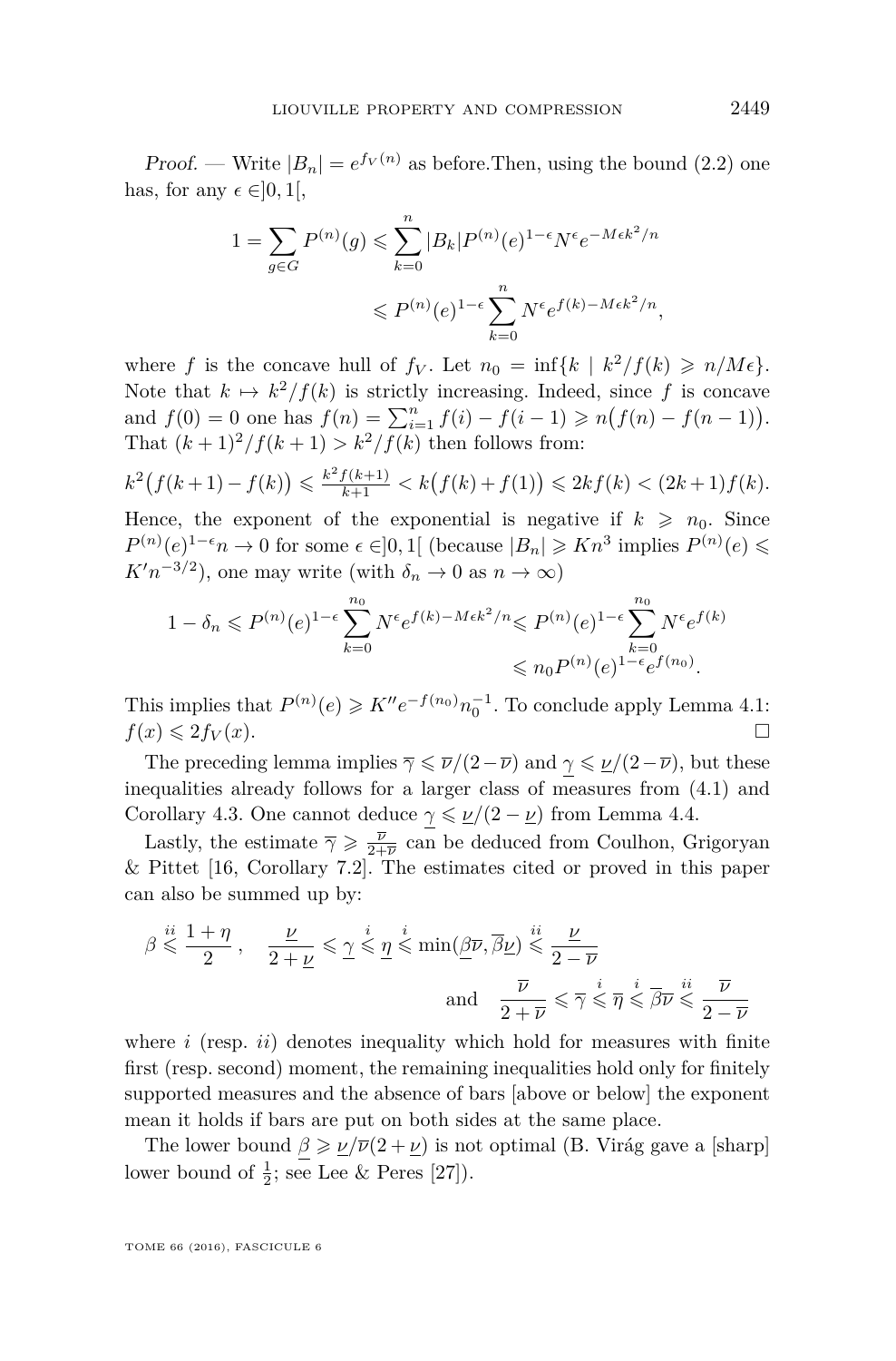Other inequalities which could be interesting to explore are:  $\eta \leqslant \frac{p}{2}$  $rac{\nu}{2-\nu}$ ?  $\gamma \leqslant \frac{\nu}{2}$ 2−*ν* ? A more interesting one (since a positive answer combined with [\(4.2\)](#page-12-2) gives a proof of Conjecture [1.4\)](#page-4-0) is

<span id="page-16-1"></span>QUESTION 4.5. — Does the inequality  $\eta \leq \frac{7}{1-\overline{\gamma}}$  hold? Could it even hold for all measures with finite second moment?

This has been answered in the positive by Saloff-Coste & Zheng [\[33,](#page-19-9) Theorem 1.8].

Let us conclude with this possibly well-known lemma.

<span id="page-16-2"></span>LEMMA 4.6. — Assume  $\psi$ :  $G \rightarrow H$  is a surjective homomorphism. Let  $S = \text{Supp } P$  be generating for *G* (hence  $\psi(S)$  generates *H*). Let  $P' = \psi^* P$ , i.e.  $P'(A) = P(\psi^{-1}A)$ . Then  $\mathbb{E}|P_{e_G}^{(n)}| \geq \mathbb{E}|P_{e_H}''|$  (where the word lengths  $|\cdot|$ are for *S* and  $\psi(S)$  respectively).

Proof. — Let  $d_H$  be the distance of the Cayley graph with respect to  $S_H$  = support of *P*'. Define the function  $d': G \to \mathbb{N}$  by  $d'(\gamma) = d_H(\psi(\gamma), e_H)$ . Note that  $d'(\gamma) \leq d_G(\gamma, e)$ : indeed  $d_H(h_1, h_2) = d_G(\psi^{-1}(h_1), \psi^{-1}(h_2))$ , so that  $d'(\gamma) = d_G(\gamma N, N)$  where  $N = \ker \psi$ . Let  $W_n^G$  be the random walker on  $G$  and  $W_n^H$  be the random walker on  $H$  (which moves according to  $P'$ as in the statement). Note that  $\mathbb{P}(d_H(W_n^H, e_H) = i) = \mathbb{P}(d'(W_n^G) = i)$ . This implies

$$
\mathbb{E}|P'^n| = \mathbb{E}(d_H(W_n^H, e_H)) = \mathbb{E}(d'(W_n^G)) \leq \mathbb{E}(d_G(W_n^G, e_G)) = \mathbb{E}|P^{(n)}| \square
$$

In particular, this proves that  $\mathbb{E}|P^{(n)}| \geqslant K_P n^{1/2}$  for any *G* with a non-trivial homomorphism to  $\mathbb Z$  (this is true for any group, due to Virág, see [\[27\]](#page-19-20)).

The statement of Lemma [4.6](#page-16-2) may be generalised to coverings of graphs and more general maps. Here is a classical example. Define "levels" in the *k*-regular tree by looking at points which are at the same distance to some [fixed] point at infinity. The "level maps" gives a morphism from the tree to the line Z. The arguments of the above Lemma apply to this map, but yield a biased random walk on Z. This gives a rather precise estimate of the speed.

#### **5. Some known values**

<span id="page-16-0"></span>Below is a table containing cases where  $\alpha, \beta$  and  $\overline{\gamma}$  are known. The convention for wreath products  $L \wr H$  is that  $L$  is the "lamp state" group, e.g.  $\mathbb{Z}_2 \wr \mathbb{Z}$  is the usual lamplighter on the line. One could complete the table for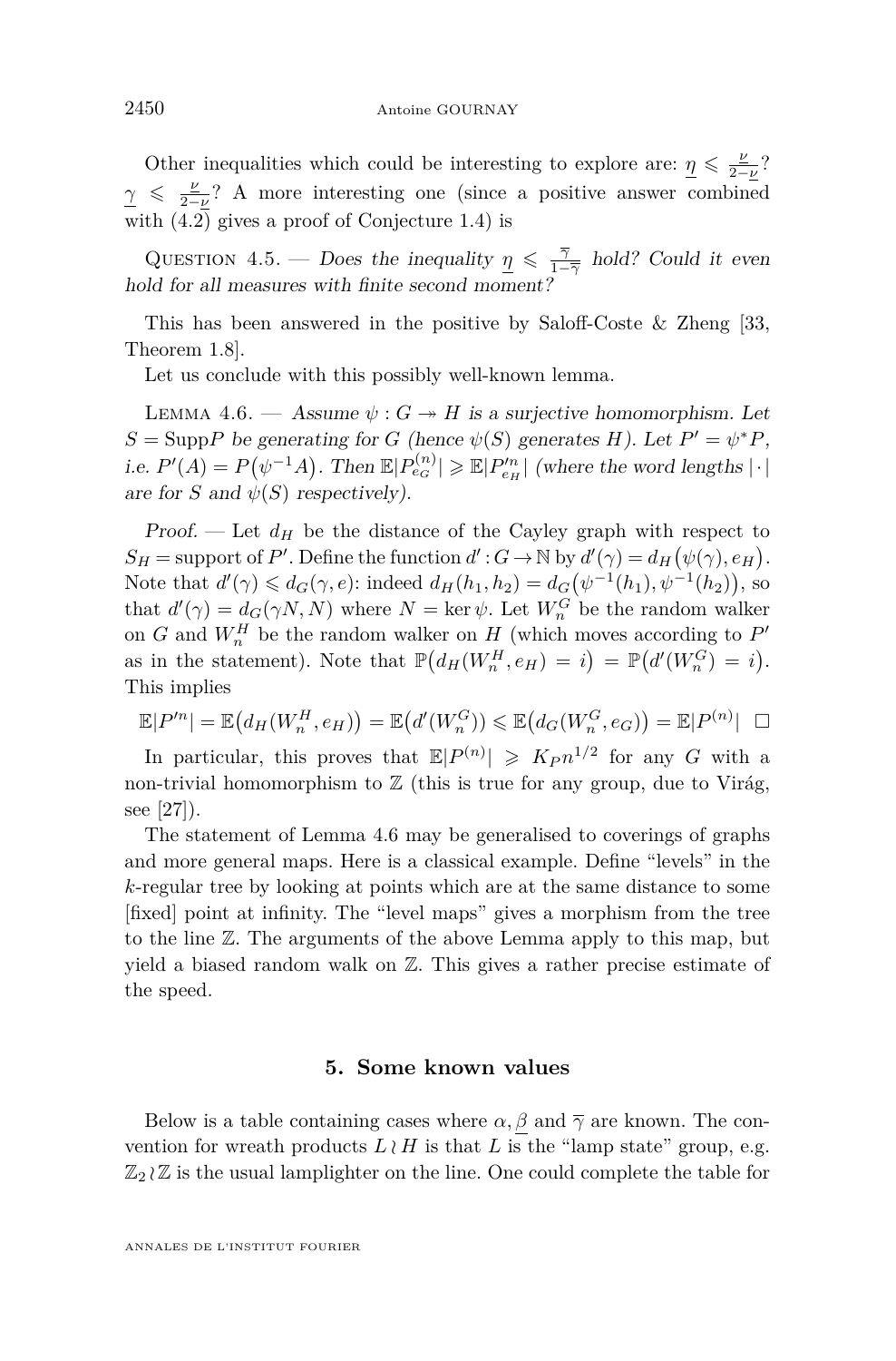many other wreath products using Naor & Peres [\[28,](#page-19-3) Theorem 6.1], Naor  $\&$  Peres [\[29,](#page-19-21) Theorem 3.1], Pittet  $\&$  Saloff-Coste [\[31,](#page-19-2) Theorem 3.11 and Remark (ii) after Theorem 3.15] and Revelle [\[32,](#page-19-22) Theorem 1].

The lower bound of Theorem [1.3](#page-3-0) [assuming [\(OD\)](#page-3-1) holds] meets compression in (A), (C), (D) if  $d = 2$ , (E) if *H* has polynomial growth, (H) and (I). It also meets speed, except in the last two cases. The lower bound meets neither speed nor compression in (B), (E) if *H* is polycyclic [since  $\overline{\gamma} = \frac{3}{5}$ ] and (F) if  $k \ge 3$ . All the groups mentioned that have  $\overline{\gamma} = \frac{1}{2}$  are Liouville.

Except in (H) and (I), the upper bound  $\alpha \leq 1/2\beta$  of Naor & Peres [\[28\]](#page-19-3) meets compression. "Incompressible" (i.e. of compression exponent 0) amenable groups were first constructed by Austin (a solvable group, see [\[4\]](#page-18-9)) and, more recently, Bartholdi & Erschler [\[8,](#page-18-0) §1.2 and §7]. It seems reasonable to believe there is an amenable group where the compression meets neither the upper bound of [\[28\]](#page-19-3) nor the lower bound of Theorem [1.3](#page-3-0) [assuming [\(OD\)](#page-3-1) holds].

| Group                                                                                                                                                        | β                                                | $\overline{\gamma}$           | $1-\overline{\gamma}$                                                                                                                                           | $\alpha$          | $1/2\beta$                                      |
|--------------------------------------------------------------------------------------------------------------------------------------------------------------|--------------------------------------------------|-------------------------------|-----------------------------------------------------------------------------------------------------------------------------------------------------------------|-------------------|-------------------------------------------------|
| A:Polynomial growth                                                                                                                                          | $rac{1}{2}(1)$                                   | $0^{(7)}$                     | 1                                                                                                                                                               | 1 <sup>(2)</sup>  | $\mathbf{1}$                                    |
| B:Polycyclic of<br>exponential growth<br>or $F \wr \mathbb{Z}$ with F finite                                                                                 | $rac{1}{2}(2)$                                   | $\frac{1}{3}$ (8)             | $\frac{2}{3}$                                                                                                                                                   | 1 <sup>(2)</sup>  | $\mathbf{1}$                                    |
| $C:\mathbb{Z} \wr \mathbb{Z}$                                                                                                                                | $\frac{3}{4}(3)$                                 | $\frac{1}{3}(9)$              | $\frac{2}{3}$                                                                                                                                                   | $\frac{2}{3}(11)$ | $\frac{2}{3}$                                   |
| $D: F \wr H$ with F finite or<br>$\mathbb Z$ and H polynomial<br>growth of degree $d \geqslant 2$                                                            | 1 <sup>(4)</sup>                                 | $rac{d}{d+2}$ <sup>(9)</sup>  | $rac{2}{d+2}$                                                                                                                                                   | $rac{1}{2}(12)$   | $\frac{1}{2}$                                   |
| $E: H \wr \mathbb{Z}^2$ with H amenable<br>and $\alpha(H) \geqslant \frac{1}{2}$                                                                             | 1 <sup>(4)</sup>                                 | $\geqslant \frac{1}{2}^{(9)}$ | $\leqslant \frac{1}{2}$                                                                                                                                         | $rac{1}{2}(13)$   | $\frac{1}{2}$                                   |
| $F: (\ldots ((\mathbb{Z} \wr \mathbb{Z}) \wr \mathbb{Z}) \ldots ) \wr \mathbb{Z}$<br>iterated wreath<br>product with $k$ " $\mathbb{Z}$ ",<br>$k\geqslant 1$ | $1-\frac{1}{2^k}^{(3)}$ $\frac{k-1}{k+1}^{(9)}$  |                               | $\frac{2}{k+1}$                                                                                                                                                 |                   | $\frac{1}{2-2^{1-k}}(11)$ $\frac{1}{2-2^{1-k}}$ |
| G:Intermediate growth<br>$e^{n^{\nu}} \preceq  S^n  \preceq e^{n^{\nu}}$                                                                                     | $\left[\frac{1}{2},\frac{1}{2-\nu}\right]^{(5)}$ |                               | $\frac{2-\nu!}{\left[\frac{\nu}{2+\nu},\frac{\nu}{2-\nu}\right]^{(10)}}\left[\frac{1-\nu}{1-\nu/2},\frac{1}{1+\nu/2}\right]$ ? $\left[1-\frac{\nu}{2},1\right]$ |                   |                                                 |
| H:"Incompressible"<br>amenable groups                                                                                                                        | ?                                                | $\mathbf{1}$                  | $\Omega$                                                                                                                                                        | $0^{(14)}$        | $\geqslant \frac{1}{2}$                         |
| I:Property $(T)$ groups                                                                                                                                      | 1 <sup>(6)</sup>                                 | $1^{(6)}$                     | $\Omega$                                                                                                                                                        | $0^{(6)}$         | $\frac{1}{2}$                                   |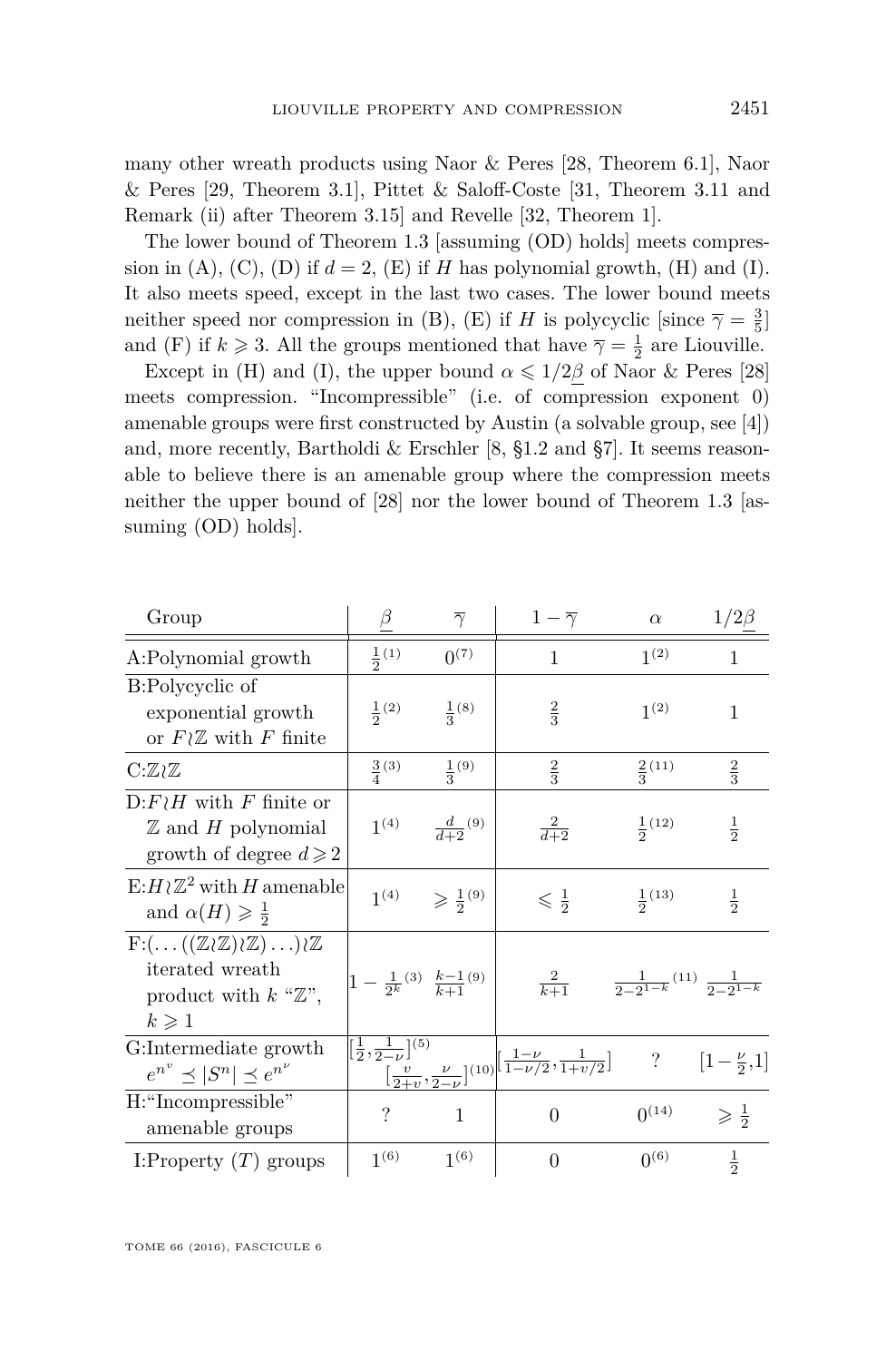**Table's references**

- (1) The upper bound is classical; see [§4.](#page-12-0) The (general) matching lower bound is due to Virág (see Lee & Peres [\[27\]](#page-19-20)); this particular instance could be obtained by arguments of §4.
- (2) The value of compression (from Tessera [\[34,](#page-19-0) Theorems 9 and 10]) imply the value of speed. For finer estimates on speed see Thompson [\[35,](#page-19-23) Theorem 1].
- (3) This may be found either in Erschler [\[19,](#page-19-14) Thm. 1] or Revelle [\[32,](#page-19-22) Thm. 1].
- (4) See Erschler [\[19,](#page-19-14) Theorem 1] or Naor & Peres [\[28,](#page-19-3) Theorem 6.1]. (5) The upper bound is easy; see [§4.](#page-12-0) The lower bound is the general one due
- to Virág, see the introduction of Lee & Peres [\[27\]](#page-19-20).
- (6) Kesten's criterion for amenability [\[24\]](#page-19-8) shows  $\gamma = 1$ , use Kesten [\[25,](#page-19-24) Theo-rem 5] or Lemma [4.2](#page-13-0) to get  $\beta = 1$ . Property (T) groups do not have the Haagerup property. In particular, they have no proper affine action on a Hilbert space; hence  $\alpha = 0$ .
- (7) 0 should be interpreted as arbitrarily small. This is the classical estimate of Varopoulos, see Woess' book [\[38,](#page-20-0) (14.5) Corollary].
- (8) Due to Varopoulos; see [\[31,](#page-19-2) §1.1] for a list of possible references.
- (9) See Pittet & Saloff-Coste [\[31,](#page-19-2) Theorems 3.11 and 3.15]
- (10) For the lower bound see Woess' book [\[38,](#page-20-0) (14.5) Corollary]. The upper bound is Coulhon, Grigor'yan & Pittet [\[16,](#page-19-5) Corollary 7.4]; see also [§4](#page-12-0) of the present text.
- (11) See Naor & Peres [\[28,](#page-19-3) Corollary 1.3].
- $(12)$  See Naor & Peres [\[29,](#page-19-21) Theorem 3.1].
- $(13)$  See Naor & Peres [\[28,](#page-19-3) Remark 3.4].
- (14) See Austin [\[4\]](#page-18-9) or Bartholdi & Erschler [\[8,](#page-18-0) §1.2 and §7].  $\alpha = 0$  implies  $\gamma = 1$ .

#### BIBLIOGRAPHY

- <span id="page-18-1"></span>[1] G. Amir, "On the joint behaviour of speed and entropy of random walks on groups", <http://arxiv.org/abs/1509.00256>.
- <span id="page-18-8"></span>[2] G. Amir & B. Virág, "Speed exponents for random walks on groups", [http://](http://arxiv.org/abs/1203.6226) [arxiv.org/abs/1203.6226](http://arxiv.org/abs/1203.6226).
- <span id="page-18-5"></span>[3] G. N. Arzhantseva, V. S. Guba & M. V. Sapir, "Metrics on diagram groups and uniform embeddings in a Hilbert space", Comment. Math. Helv. **81** (2006), no. 4, p. 911-929.
- <span id="page-18-9"></span>[4] T. AUSTIN, "Amenable groups with very poor compression into Lebesgue spaces", Duke Math. J. **159** (2011), no. 2, p. 187-222.
- <span id="page-18-4"></span>[5] T. Austin, A. Naor & Y. Peres, "The wreath product of Z with Z has Hilbert compression exponent 2/3", Proc. Amer. Math. Soc. **137** (2009), no. 1, p. 85-90.
- <span id="page-18-6"></span>[6] A. Avez, "Entropie des groupes de type fini", C. R. Acad. Sci. Paris Sér. A-B **275** (1972), p. A1363-A1366.
- <span id="page-18-7"></span>[7] ——— , "Théorème de Choquet-Deny pour les groupes à croissance non exponentielle", C. R. Acad. Sci. Paris Sér. A **279** (1974), p. 25-28.
- <span id="page-18-0"></span>[8] L. Bartholdi & A. Erschler, "Imbeddings into groups of intermediate growth", <http://arxiv.org/abs/1403.5584>.
- <span id="page-18-3"></span>[9] B. BEKKA, A. CHÉRIX & A. VALETTE, "Proper affine isometric actions of amenable groups", in Novikov conjectures, index theorems and rigidity, Vol. 2 (Oberwolfach, 1993), London Math. Soc. Lecture Note Ser., vol. 227, Cambridge Univ. Press, Cambridge, 1995, p. 1-4.
- <span id="page-18-2"></span>[10] A. BENDIKOV, C. PITTET & R. SAUER, "Spectral distribution and  $L^2$ -isoperimetric profile of Laplace operators on groups", Math. Ann. **354** (2012), p. 43-72.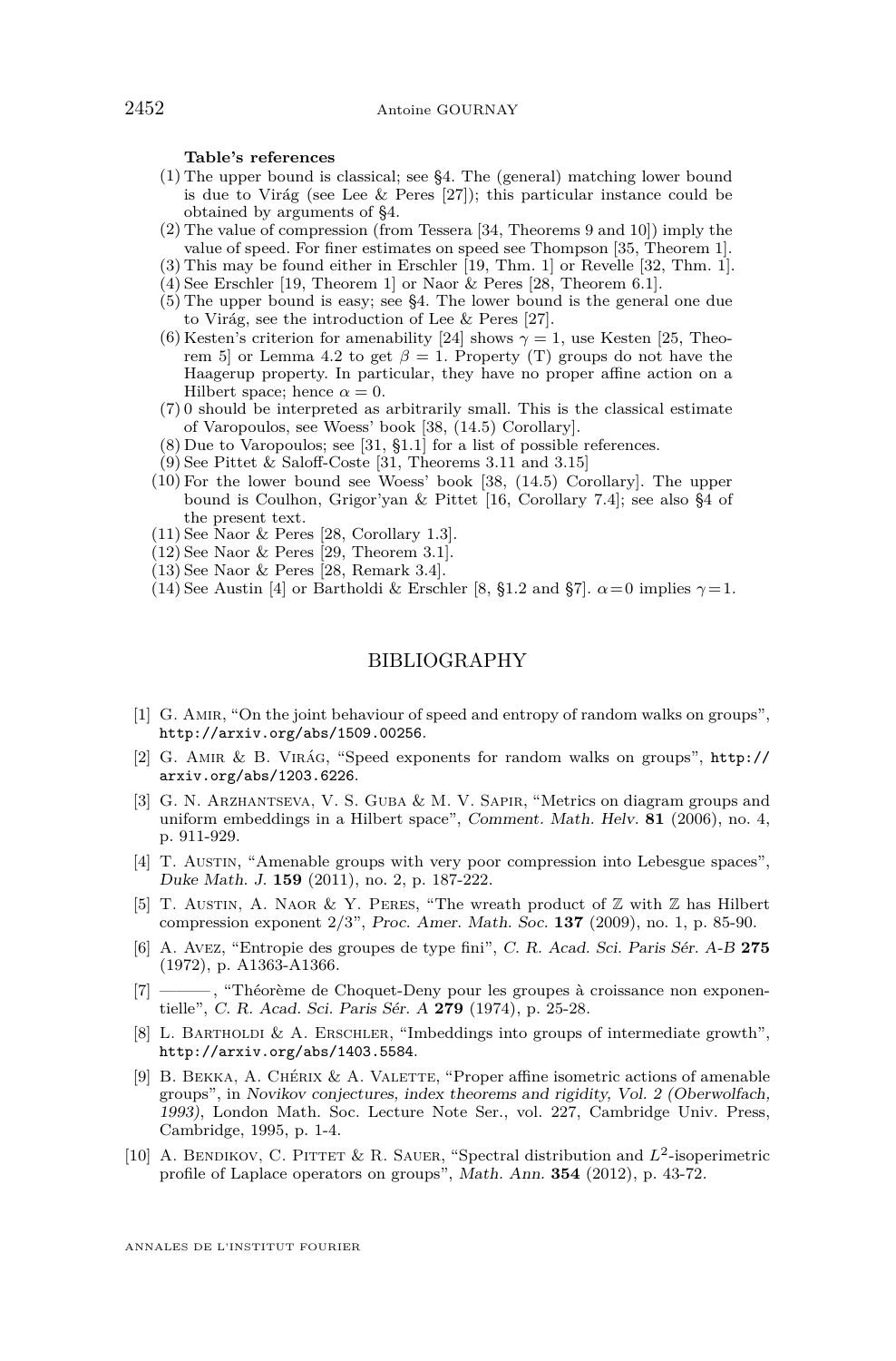- <span id="page-19-18"></span>[11] Y. Benyamini & J. Lindenstrauss, Geometric nonlinear functional analysis. Vol. 1, American Mathematical Society Colloquium Publications, vol. 48, American Mathematical Society, providence, 2000.
- <span id="page-19-7"></span>[12] J. Brieussel & T. Zheng, "Speed of random walks, isoperimetry and compression of finitely generated groups", <https://arxiv.org/abs/1510.08040>.
- <span id="page-19-11"></span>[13] M. CARETTE, S. ARNT, P. THIBAULT & A. VALETTE, "The Haagerup property is not invariant under quasi-isometry", <https://arxiv.org/abs/1403.5446>.
- <span id="page-19-15"></span>[14] T. K. Carne, "A transmutation formula for Markov chains", Bull. Sci. Math. **109** (1985), no. 4, p. 399-405.
- <span id="page-19-19"></span>[15] T. Coulhon & A. Grigor'yan, "On-diagonal lower bounds for heat kernels and Markov chains", Duke Math. J. **89** (1997), no. 1, p. 133-199.
- <span id="page-19-5"></span>[16] T. COULHON, A. GRIGOR'YAN & C. PITTET, "A geometric approach to on-diagonal heat kernels lower bounds on groups", Ann. Inst. Fourier **51** (2001), no. 6, p. 1763- 1827.
- <span id="page-19-16"></span>[17] T. Coulhon, A. Grigor'yan & F. Zucca, "The discrete integral maximum principle and its applications", Tohoku Math. J. **57** (2005), no. 4, p. 447-621.
- <span id="page-19-17"></span>[18] N. Dungey, "Properties of random walks on discrete groups: Time regularity and off-diagonal estimates", Bull. Sci. math. **132** (2008), p. 359-381.
- <span id="page-19-14"></span>[19] A. Erschler, "On drift and entropy growth for random walks on groups", Ann. Probab. **31** (2003), no. 3, p. 1193-1204.
- <span id="page-19-6"></span>[20] ——— , "Critical constants for recurrence of random walks on *G*-spaces", Ann. Inst. Fourier **55** (2005), no. 2, p. 493-509.
- <span id="page-19-4"></span>[21] A. ERSCHLER & A. KARLSSON, "Homomorphisms to R constructed from random walks", Ann. Inst. Fourier **60** (2010), no. 6, p. 2095-2113.
- <span id="page-19-12"></span>[22] E. GUENTNER & J. KAMINKER, "Exactness and uniform embeddability of discrete groups", J. London Math. Soc. **70** (2004), no. 3, p. 703-718.
- <span id="page-19-13"></span>[23] V. Kaimanovich, "Boundary behaviour of Thompson's group", in preparation.
- <span id="page-19-8"></span>[24] H. KESTEN, "Full Banach mean values on countable groups", Math. Scand. **7** (1959), p. 146-156.
- <span id="page-19-24"></span>[25] ——— , "Symmetric random walks on groups", Trans. Amer. Math. Soc. **92** (1959), p. 336-354.
- <span id="page-19-10"></span>[26] M. KOTOWSKI & B. VIRÁG, "Non-Liouville groups with return probability exponent at most 1/2", <http://arxiv.org/abs/1408.6895>.
- <span id="page-19-20"></span>[27] J. Lee & Y. Peres, "Harmonic maps on amenable groups and a diffusive lower bound for random walks", Ann. Probab. **41** (2013), no. 5, p. 3392-3419.
- <span id="page-19-3"></span>[28] A. Naor & Y. Peres, "Embeddings of discrete groups and the speed of random walks", Int. Math. Res. Not. (2008), p. 34.
- <span id="page-19-21"></span>[29] ——, "L<sub>p</sub>-compression, traveling salesmen, and stable walks", Duke Math. J. **157** (2011), no. 1, p. 53-108.
- <span id="page-19-1"></span>[30] C. PITTET & L. SALOFF-COSTE, "On the stability of the behavior of random walks on groups", J. Geom. Anal. **10** (2000), no. 4, p. 713-737.
- <span id="page-19-2"></span>[31] ——— , "On random walks in wreath products", Ann. Probab. **30** (2002), no. 2, p. 948-977.
- <span id="page-19-22"></span>[32] D. Revelle, "Rate of escape of random walks on wreath products and related groups", Ann. Probab. **31** (2003), no. 4, p. 1917-1934.
- <span id="page-19-9"></span>[33] L. Saloff-Coste & T. Sheng, "Random walks and isoperimetric profiles under moment conditions", <https://arxiv.org/abs/1501.05929>.
- <span id="page-19-0"></span>[34] R. Tessera, "Asymptotic isoperimetry on groups and uniform embeddings into Banach spaces", Comment. Math. Helv. **86** (2011), no. 3, p. 499-535.
- <span id="page-19-23"></span>[35] R. Thompson, "The rate of escape of random walks on polycyclic and metabelian groups", Ann. Inst. Henri Poincaré Probab. Stat. **49** (2013), no. 1, p. 270-287.